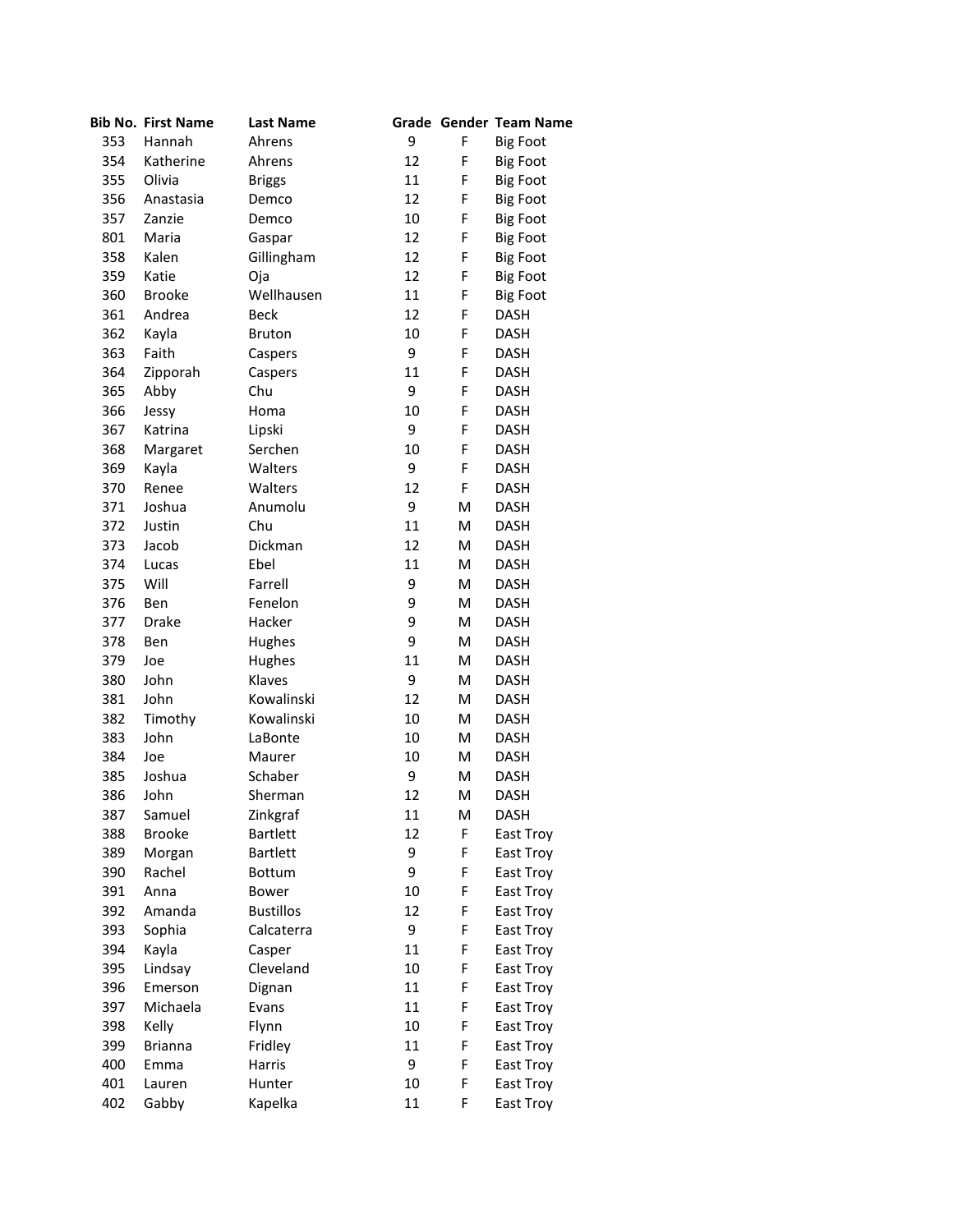| 403 | Amanda      | Mangless      | 11 | F | East Troy |
|-----|-------------|---------------|----|---|-----------|
| 404 | Olivia      | Marsh         | 9  | F | East Troy |
| 405 | Kaylee      | McFarland     | 9  | F | East Troy |
| 406 | Jensyn      | Rose          | 9  | F | East Troy |
| 407 | Maddie      | Rosin         | 11 | F | East Troy |
| 408 | Kinston     | Rought        | 9  | F | East Troy |
| 409 | Rebecca     | Ruffalo       | 11 | F | East Troy |
| 410 | Heather     | Ruszkiewicz   | 10 | F | East Troy |
| 411 | Joy         | Salentine     | 10 | F | East Troy |
| 412 | Heather     | Vivian        | 11 | F | East Troy |
| 413 | Callie      | Vogel         | 11 | F | East Troy |
| 414 | Bryant      | <b>Bisbee</b> | 10 | M | East Troy |
| 415 | <b>Nick</b> | Bourdo        | 10 | M | East Troy |
| 416 | Gabe        | <b>Braam</b>  | 12 | M | East Troy |
| 417 | Nolan       | Dallas        | 11 | M | East Troy |
| 418 | Kelcye      | DeMara        | 11 | M | East Troy |
| 419 | Sam         | Foley         | 12 | M | East Troy |
| 420 | Nathan      | Fox           | 9  | M | East Troy |
| 421 | Dalton      | Hannah        | 11 | M | East Troy |
| 422 | Jack        | Harris        | 9  | M | East Troy |
| 423 | Allen       | Herrell       | 11 | M | East Troy |
| 424 | Clark       | Hudec         | 12 | M | East Troy |
| 425 | Justin      | O'Leary       | 10 | M | East Troy |
| 426 | Cameron     | Otto          | 10 | M | East Troy |
| 427 | Michael     | Ruszkiewicz   | 9  | M | East Troy |
| 428 | CJ          | Scrabeck      | 10 | M | East Troy |
| 429 | Jacob       | Smith         | 9  | M | East Troy |
| 430 | Charlie     | Ward          | 12 | M | East Troy |
| 431 | Patryk      | Wawro         | 9  | M | East Troy |
| 432 | Spencer     | Williams      | 12 | M | East Troy |
| 433 | Haley       | Annes         | 10 | F | Elkhorn   |
| 434 | Maddie      | <b>Barlow</b> | 12 | F | Elkhorn   |
| 435 | Monique     | <b>Briand</b> | 12 | F | Elkhorn   |
| 436 | Luz         | Contreras     | 12 | F | Elkhorn   |
| 437 | Alexandria  | Gonzalez      | 11 | F | Elkhorn   |
| 438 | Elizabeth   | Gottschalk    | 10 | F | Elkhorn   |
| 439 | Diane       | Lopez         | 12 | F | Elkhorn   |
| 440 | Taylor      | Mair          | 12 | F | Elkhorn   |
| 441 | Alex        | Moreno        | 9  | F | Elkhorn   |
| 442 | Ryley       | Rand          | 9  | F | Elkhorn   |
| 443 | Allyssa     | Reeves        | 9  | F | Elkhorn   |
| 444 | Natelie     | Sesing        | 12 | F | Elkhorn   |
| 445 | Kassie      | Thompson      | 9  | F | Elkhorn   |
| 446 | Sam         | DiVarco       | 11 | M | Elkhorn   |
| 447 | Arandu      | Huerta        | 11 | M | Elkhorn   |
| 448 | Spencer     | Ingersol      | 9  | M | Elkhorn   |
| 449 | Connor      | LaFavor       | 12 | M | Elkhorn   |
| 450 | Ryan        | Marks         | 10 | M | Elkhorn   |
| 451 | Colin       | Passler       | 10 | M | Elkhorn   |
| 452 | Justin      | Pflanzer      | 9  | M | Elkhorn   |
| 453 | Logan       | Radlien       | 10 | M | Elkhorn   |
| 454 | Peyton      | Sanders       | 10 | M | Elkhorn   |
|     |             |               |    |   |           |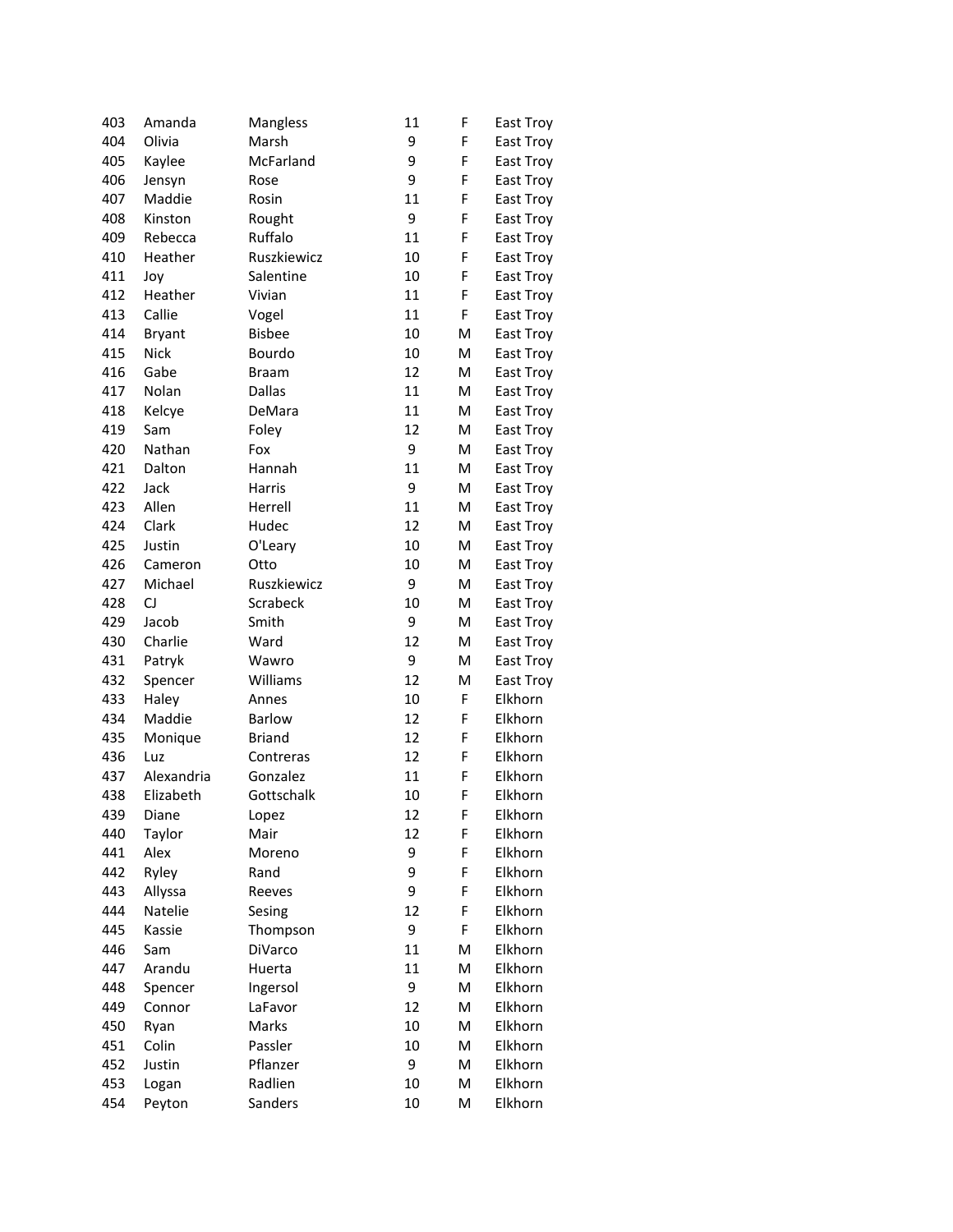| 455 | Jacob    | Truesdale          | 12 | M | Elkhorn              |
|-----|----------|--------------------|----|---|----------------------|
| 456 | Ben      | Wallace            | 9  | M | Elkhorn              |
| 457 | Ellen    | <b>Abad Santos</b> | 9  | F | Greendale            |
| 458 | Maddy    | Attewell           | 12 | F | Greendale            |
| 459 | Sophie   | Barutzke           | 11 | F | Greendale            |
| 460 | Anna     | Cameranesi         | 12 | F | Greendale            |
| 461 | Ally     | Coombs             | 10 | F | Greendale            |
| 462 | Alyssa   | Dobbs              | 9  | F | Greendale            |
| 463 | Anna     | Martinez           | 9  | F | Greendale            |
| 464 | Hannah   | Polenske           | 12 | F | Greendale            |
| 465 | Kayleigh | Pook               | 12 | F | Greendale            |
| 466 | Savannah | Pook               | 10 | F | Greendale            |
| 467 | Riley    | Rucinski           | 12 | F | Greendale            |
| 468 | Cassidy  | Sanchez            | 10 | F | Greendale            |
| 469 | Alexa    | Unrein             | 11 | F | Greendale            |
| 470 | Taylor   | Wilson             | 12 | F | Greendale            |
| 471 | Emma     | Zei                | 10 | F | Greendale            |
| 472 | Justin   | Baerwald           | 10 | M | Greendale            |
| 473 | Travis   | <b>Bradford</b>    | 11 | M | Greendale            |
| 474 | Isaac    | Brown              | 11 | M | Greendale            |
| 475 | Ryan     | Docter             | 12 | M | Greendale            |
| 476 | Logan    | Groh               | 11 | M | Greendale            |
| 477 | John     | Poppe              | 9  | M | Greendale            |
| 478 | Job      | Rohloff            | 10 | M | Greendale            |
| 479 | Nolan    | Rudd               | 11 | M | Greendale            |
| 480 | Matt     | Steiner            | 12 | M | Greendale            |
| 481 | Jack     | Terry              | 11 | M | Greendale            |
| 482 | Alex     | Tetzlaff           | 12 | M | Greendale            |
| 483 | Jacob    | Thomae             | 11 | M | Greendale            |
| 484 | Angelina | Asanin             | 9  | F | Kenosha Indian Trail |
| 485 | Kerigann | <b>Ballard</b>     | 9  | F | Kenosha Indian Trail |
| 486 | Kylee    | <b>Ballard</b>     | 11 | F | Kenosha Indian Trail |
| 487 | Rachel   | <b>Buzzell</b>     | 10 | F | Kenosha Indian Trail |
| 488 | Chloe    | Carrillo           | 10 | F | Kenosha Indian Trail |
| 489 | Rosie    | Carrillo           | 12 | F | Kenosha Indian Trail |
| 490 | Rachel   | Castelli           | 9  | F | Kenosha Indian Trail |
| 491 | Jenna    | Conforti           | 11 | h | Kenosha Indian Trail |
| 492 | Ruth     | Daghfal            | 9  | F | Kenosha Indian Trail |
| 493 | Luz      | Diaz               | 9  | F | Kenosha Indian Trail |
| 494 | Danielle | Gassie             | 12 | F | Kenosha Indian Trail |
| 495 | Nathalia | Gonzalez           | 12 | F | Kenosha Indian Trail |
| 496 | Mercedes | Jackson            | 12 | F | Kenosha Indian Trail |
| 497 | Alicia   | Jones              | 9  | F | Kenosha Indian Trail |
| 498 | Jaz      | Kiehl              | 11 | F | Kenosha Indian Trail |
| 499 | Kaitlyn  | Koterbski          | 11 | F | Kenosha Indian Trail |
| 500 | Veronika | Kupkova            | 12 | F | Kenosha Indian Trail |
| 501 | Megan    | Ladd               | 9  | F | Kenosha Indian Trail |
| 502 | Ashley   | Monge              | 11 | F | Kenosha Indian Trail |
| 503 | Ana      | Murguia            | 12 | F | Kenosha Indian Trail |
| 504 | Eliot    | Murguia            | 12 | F | Kenosha Indian Trail |
| 505 | Jimena   | Murguia            | 9  | F | Kenosha Indian Trail |
| 506 | Emily    | <b>Myers</b>       | 11 | F | Kenosha Indian Trail |
|     |          |                    |    |   |                      |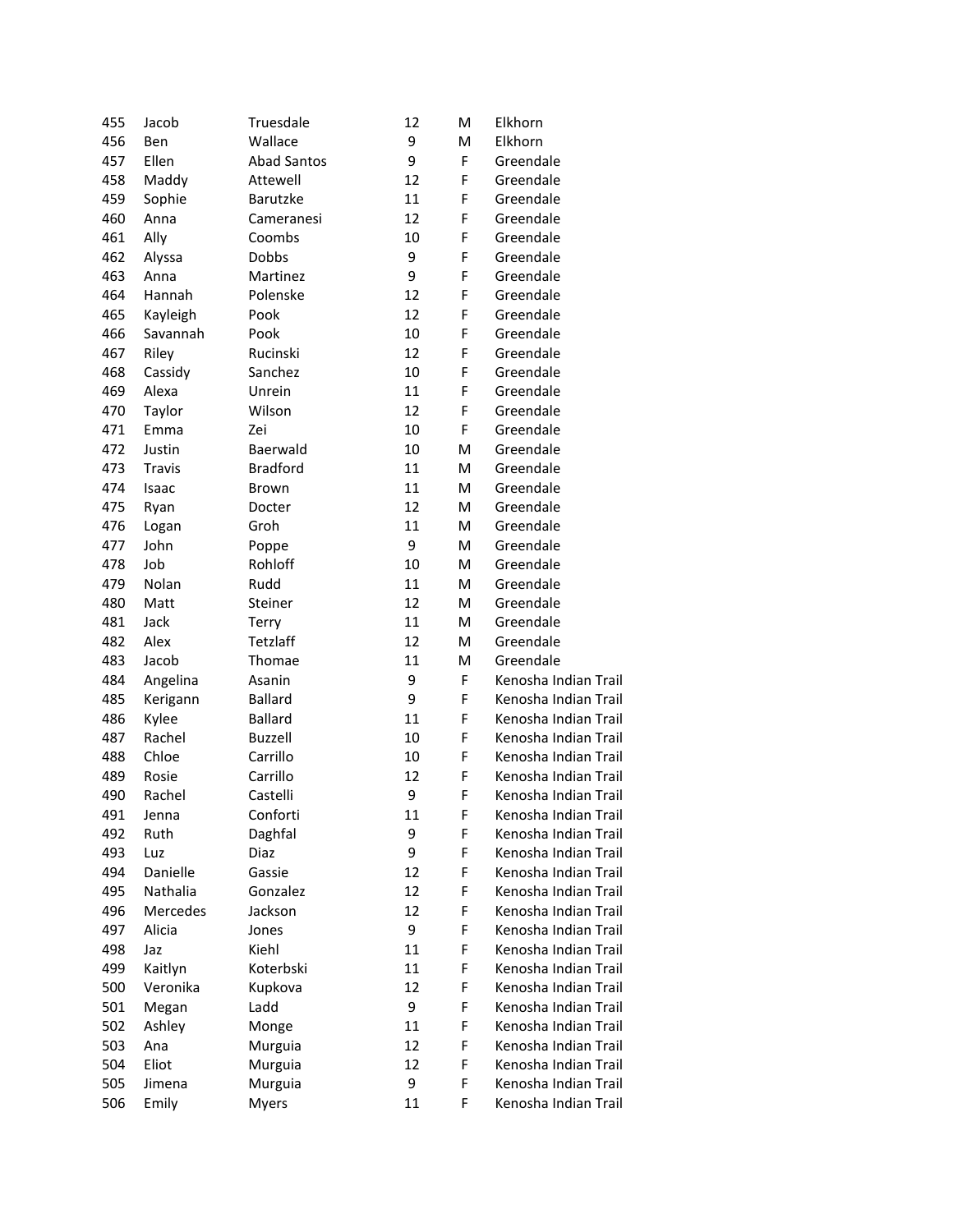| F<br>508<br>Leah<br>11<br>Kenosha Indian Trail<br><b>Ness</b><br>9<br>F<br>509<br>Julia<br>Nordloh<br>Kenosha Indian Trail<br>F<br>510<br>11<br>Alyssa<br>Padjen<br>Kenosha Indian Trail<br>9<br>F<br>511<br>Janaki<br>Kenosha Indian Trail<br>Rawal<br>512<br>Redlin<br>10<br>F<br>Kenosha Indian Trail<br>Sydney<br>513<br>Riedlinger<br>11<br>F<br>Kenosha Indian Trail<br>Emma<br>514<br>Katie<br>12<br>F<br>Kenosha Indian Trail<br>Rodriguez<br>515<br>Slotkus<br>10<br>F<br>Kenosha Indian Trail<br>Taylor<br>516<br>Taylor<br>10<br>F<br>Kenosha Indian Trail<br>Madison<br>F<br>517<br>Ariel<br>12<br>Kenosha Indian Trail<br>Thomas<br>9<br>F<br>518<br>Tolosa<br>Kenosha Indian Trail<br>Jeanne<br>F<br>519<br>10<br>Kenosha Indian Trail<br>Yumari<br>Viesca<br>F<br>520<br>Kylie<br>12<br>Kenosha Indian Trail<br>Zazula<br>521<br>11<br>Kenosha Indian Trail<br>Joel<br>Ambriz<br>м<br>522<br>Chris<br>12<br>Kenosha Indian Trail<br>Aniog<br>м<br>523<br>Benkovich<br>11<br>Kenosha Indian Trail<br>Paul<br>м<br>524<br>Kenosha Indian Trail<br>Sam<br>Bernhagen<br>10<br>м<br>525<br>Kyle<br>12<br>Kenosha Indian Trail<br>Ceretti<br>м<br>526<br>Mark<br>10<br>Kenosha Indian Trail<br>Clady<br>м<br>527<br>Evan<br>Edwards<br>9<br>Kenosha Indian Trail<br>м<br>528<br>Garcia<br>11<br>M<br>Kenosha Indian Trail<br>Dan<br>529<br>Nolan<br>12<br>M<br>Kenosha Indian Trail<br>Grogan<br>530<br><b>Bradon</b><br>Grube<br>11<br>M<br>Kenosha Indian Trail<br>531<br>Jakob<br>Grube<br>12<br>M<br>Kenosha Indian Trail<br>532<br>Infante<br>11<br>M<br>Kenosha Indian Trail<br>Evan<br>533<br>12<br>M<br>Kenosha Indian Trail<br><b>Norris</b><br>Jones<br>534<br>Derrick<br>Klamut<br>10<br>M<br>Kenosha Indian Trail<br>535<br>12<br>M<br>Kenosha Indian Trail<br>Anothy<br>Kuszel<br>536<br>Jacob<br>Labatore<br>12<br>M<br>Kenosha Indian Trail<br>Marifern<br>537<br>11<br>M<br>Kenosha Indian Trail<br>Keegan<br>538<br>Mitka<br>10<br>Kenosha Indian Trail<br>м<br>Joe<br>539<br>Perkins<br>12<br>Kenosha Indian Trail<br>Tom<br>м<br>540<br><b>Brandon</b><br>Plunkett<br>11<br>Kenosha Indian Trail<br>м<br>541<br>Marek<br>11<br>Kenosha Indian Trail<br>Poal<br>м<br>9<br>542<br>Connell<br>Kenosha Indian Trail<br>M<br>Rooney<br>543<br>Holden<br>Schultz<br>12<br>м<br>Kenosha Indian Trail<br>544<br>Noah<br>10<br>M<br>Kenosha Indian Trail<br>Sorenson<br>545<br>Michael<br>12<br>Kenosha Indian Trail<br>Steplyk<br>M<br>546<br>12<br>Kenosha Indian Trail<br>Mason<br>M<br>Vazquez<br>547<br>Wolchuk<br>12<br>Kenosha Indian Trail<br>Warren<br>M<br>548<br>Barribeau<br>10<br>Oak Creek<br>Mason<br>M<br>549<br>Tyler<br>Betker<br>11<br>M<br>Oak Creek<br><b>Steffens</b><br>11<br>M<br>Oak Creek<br>550<br><b>Borges</b><br>Dillion<br>Deschanie<br>Oak Creek<br>551<br>10<br>M<br>Deschanie<br>Oak Creek<br>552<br>Dustin<br>10<br>M<br>Gardner<br>9<br>Oak Creek<br>553<br>Tanner<br>M<br>554<br>Gilles<br>11<br>Oak Creek<br>Matt<br>M<br>555<br>Blair<br>Goedel<br>10<br>Oak Creek<br>M<br>556<br>Gottfried<br>11<br>Oak Creek<br>Jacob<br>M<br>557<br>9<br>Oak Creek<br>Hyatt<br>M<br>Cameron<br>558<br>Oak Creek<br>Kost<br>10<br>Μ<br>Ryan | 507 | Lindsey | Needham | 11 | F | Kenosha Indian Trail |
|-----------------------------------------------------------------------------------------------------------------------------------------------------------------------------------------------------------------------------------------------------------------------------------------------------------------------------------------------------------------------------------------------------------------------------------------------------------------------------------------------------------------------------------------------------------------------------------------------------------------------------------------------------------------------------------------------------------------------------------------------------------------------------------------------------------------------------------------------------------------------------------------------------------------------------------------------------------------------------------------------------------------------------------------------------------------------------------------------------------------------------------------------------------------------------------------------------------------------------------------------------------------------------------------------------------------------------------------------------------------------------------------------------------------------------------------------------------------------------------------------------------------------------------------------------------------------------------------------------------------------------------------------------------------------------------------------------------------------------------------------------------------------------------------------------------------------------------------------------------------------------------------------------------------------------------------------------------------------------------------------------------------------------------------------------------------------------------------------------------------------------------------------------------------------------------------------------------------------------------------------------------------------------------------------------------------------------------------------------------------------------------------------------------------------------------------------------------------------------------------------------------------------------------------------------------------------------------------------------------------------------------------------------------------------------------------------------------------------------------------------------------------------------------------------------------------------------------------------------------------------------------------------------------------------------------------------------------------------------------------------------------------------------------------------------------------------------------------------------------------------------------------------------------------------------------------|-----|---------|---------|----|---|----------------------|
|                                                                                                                                                                                                                                                                                                                                                                                                                                                                                                                                                                                                                                                                                                                                                                                                                                                                                                                                                                                                                                                                                                                                                                                                                                                                                                                                                                                                                                                                                                                                                                                                                                                                                                                                                                                                                                                                                                                                                                                                                                                                                                                                                                                                                                                                                                                                                                                                                                                                                                                                                                                                                                                                                                                                                                                                                                                                                                                                                                                                                                                                                                                                                                                         |     |         |         |    |   |                      |
|                                                                                                                                                                                                                                                                                                                                                                                                                                                                                                                                                                                                                                                                                                                                                                                                                                                                                                                                                                                                                                                                                                                                                                                                                                                                                                                                                                                                                                                                                                                                                                                                                                                                                                                                                                                                                                                                                                                                                                                                                                                                                                                                                                                                                                                                                                                                                                                                                                                                                                                                                                                                                                                                                                                                                                                                                                                                                                                                                                                                                                                                                                                                                                                         |     |         |         |    |   |                      |
|                                                                                                                                                                                                                                                                                                                                                                                                                                                                                                                                                                                                                                                                                                                                                                                                                                                                                                                                                                                                                                                                                                                                                                                                                                                                                                                                                                                                                                                                                                                                                                                                                                                                                                                                                                                                                                                                                                                                                                                                                                                                                                                                                                                                                                                                                                                                                                                                                                                                                                                                                                                                                                                                                                                                                                                                                                                                                                                                                                                                                                                                                                                                                                                         |     |         |         |    |   |                      |
|                                                                                                                                                                                                                                                                                                                                                                                                                                                                                                                                                                                                                                                                                                                                                                                                                                                                                                                                                                                                                                                                                                                                                                                                                                                                                                                                                                                                                                                                                                                                                                                                                                                                                                                                                                                                                                                                                                                                                                                                                                                                                                                                                                                                                                                                                                                                                                                                                                                                                                                                                                                                                                                                                                                                                                                                                                                                                                                                                                                                                                                                                                                                                                                         |     |         |         |    |   |                      |
|                                                                                                                                                                                                                                                                                                                                                                                                                                                                                                                                                                                                                                                                                                                                                                                                                                                                                                                                                                                                                                                                                                                                                                                                                                                                                                                                                                                                                                                                                                                                                                                                                                                                                                                                                                                                                                                                                                                                                                                                                                                                                                                                                                                                                                                                                                                                                                                                                                                                                                                                                                                                                                                                                                                                                                                                                                                                                                                                                                                                                                                                                                                                                                                         |     |         |         |    |   |                      |
|                                                                                                                                                                                                                                                                                                                                                                                                                                                                                                                                                                                                                                                                                                                                                                                                                                                                                                                                                                                                                                                                                                                                                                                                                                                                                                                                                                                                                                                                                                                                                                                                                                                                                                                                                                                                                                                                                                                                                                                                                                                                                                                                                                                                                                                                                                                                                                                                                                                                                                                                                                                                                                                                                                                                                                                                                                                                                                                                                                                                                                                                                                                                                                                         |     |         |         |    |   |                      |
|                                                                                                                                                                                                                                                                                                                                                                                                                                                                                                                                                                                                                                                                                                                                                                                                                                                                                                                                                                                                                                                                                                                                                                                                                                                                                                                                                                                                                                                                                                                                                                                                                                                                                                                                                                                                                                                                                                                                                                                                                                                                                                                                                                                                                                                                                                                                                                                                                                                                                                                                                                                                                                                                                                                                                                                                                                                                                                                                                                                                                                                                                                                                                                                         |     |         |         |    |   |                      |
|                                                                                                                                                                                                                                                                                                                                                                                                                                                                                                                                                                                                                                                                                                                                                                                                                                                                                                                                                                                                                                                                                                                                                                                                                                                                                                                                                                                                                                                                                                                                                                                                                                                                                                                                                                                                                                                                                                                                                                                                                                                                                                                                                                                                                                                                                                                                                                                                                                                                                                                                                                                                                                                                                                                                                                                                                                                                                                                                                                                                                                                                                                                                                                                         |     |         |         |    |   |                      |
|                                                                                                                                                                                                                                                                                                                                                                                                                                                                                                                                                                                                                                                                                                                                                                                                                                                                                                                                                                                                                                                                                                                                                                                                                                                                                                                                                                                                                                                                                                                                                                                                                                                                                                                                                                                                                                                                                                                                                                                                                                                                                                                                                                                                                                                                                                                                                                                                                                                                                                                                                                                                                                                                                                                                                                                                                                                                                                                                                                                                                                                                                                                                                                                         |     |         |         |    |   |                      |
|                                                                                                                                                                                                                                                                                                                                                                                                                                                                                                                                                                                                                                                                                                                                                                                                                                                                                                                                                                                                                                                                                                                                                                                                                                                                                                                                                                                                                                                                                                                                                                                                                                                                                                                                                                                                                                                                                                                                                                                                                                                                                                                                                                                                                                                                                                                                                                                                                                                                                                                                                                                                                                                                                                                                                                                                                                                                                                                                                                                                                                                                                                                                                                                         |     |         |         |    |   |                      |
|                                                                                                                                                                                                                                                                                                                                                                                                                                                                                                                                                                                                                                                                                                                                                                                                                                                                                                                                                                                                                                                                                                                                                                                                                                                                                                                                                                                                                                                                                                                                                                                                                                                                                                                                                                                                                                                                                                                                                                                                                                                                                                                                                                                                                                                                                                                                                                                                                                                                                                                                                                                                                                                                                                                                                                                                                                                                                                                                                                                                                                                                                                                                                                                         |     |         |         |    |   |                      |
|                                                                                                                                                                                                                                                                                                                                                                                                                                                                                                                                                                                                                                                                                                                                                                                                                                                                                                                                                                                                                                                                                                                                                                                                                                                                                                                                                                                                                                                                                                                                                                                                                                                                                                                                                                                                                                                                                                                                                                                                                                                                                                                                                                                                                                                                                                                                                                                                                                                                                                                                                                                                                                                                                                                                                                                                                                                                                                                                                                                                                                                                                                                                                                                         |     |         |         |    |   |                      |
|                                                                                                                                                                                                                                                                                                                                                                                                                                                                                                                                                                                                                                                                                                                                                                                                                                                                                                                                                                                                                                                                                                                                                                                                                                                                                                                                                                                                                                                                                                                                                                                                                                                                                                                                                                                                                                                                                                                                                                                                                                                                                                                                                                                                                                                                                                                                                                                                                                                                                                                                                                                                                                                                                                                                                                                                                                                                                                                                                                                                                                                                                                                                                                                         |     |         |         |    |   |                      |
|                                                                                                                                                                                                                                                                                                                                                                                                                                                                                                                                                                                                                                                                                                                                                                                                                                                                                                                                                                                                                                                                                                                                                                                                                                                                                                                                                                                                                                                                                                                                                                                                                                                                                                                                                                                                                                                                                                                                                                                                                                                                                                                                                                                                                                                                                                                                                                                                                                                                                                                                                                                                                                                                                                                                                                                                                                                                                                                                                                                                                                                                                                                                                                                         |     |         |         |    |   |                      |
|                                                                                                                                                                                                                                                                                                                                                                                                                                                                                                                                                                                                                                                                                                                                                                                                                                                                                                                                                                                                                                                                                                                                                                                                                                                                                                                                                                                                                                                                                                                                                                                                                                                                                                                                                                                                                                                                                                                                                                                                                                                                                                                                                                                                                                                                                                                                                                                                                                                                                                                                                                                                                                                                                                                                                                                                                                                                                                                                                                                                                                                                                                                                                                                         |     |         |         |    |   |                      |
|                                                                                                                                                                                                                                                                                                                                                                                                                                                                                                                                                                                                                                                                                                                                                                                                                                                                                                                                                                                                                                                                                                                                                                                                                                                                                                                                                                                                                                                                                                                                                                                                                                                                                                                                                                                                                                                                                                                                                                                                                                                                                                                                                                                                                                                                                                                                                                                                                                                                                                                                                                                                                                                                                                                                                                                                                                                                                                                                                                                                                                                                                                                                                                                         |     |         |         |    |   |                      |
|                                                                                                                                                                                                                                                                                                                                                                                                                                                                                                                                                                                                                                                                                                                                                                                                                                                                                                                                                                                                                                                                                                                                                                                                                                                                                                                                                                                                                                                                                                                                                                                                                                                                                                                                                                                                                                                                                                                                                                                                                                                                                                                                                                                                                                                                                                                                                                                                                                                                                                                                                                                                                                                                                                                                                                                                                                                                                                                                                                                                                                                                                                                                                                                         |     |         |         |    |   |                      |
|                                                                                                                                                                                                                                                                                                                                                                                                                                                                                                                                                                                                                                                                                                                                                                                                                                                                                                                                                                                                                                                                                                                                                                                                                                                                                                                                                                                                                                                                                                                                                                                                                                                                                                                                                                                                                                                                                                                                                                                                                                                                                                                                                                                                                                                                                                                                                                                                                                                                                                                                                                                                                                                                                                                                                                                                                                                                                                                                                                                                                                                                                                                                                                                         |     |         |         |    |   |                      |
|                                                                                                                                                                                                                                                                                                                                                                                                                                                                                                                                                                                                                                                                                                                                                                                                                                                                                                                                                                                                                                                                                                                                                                                                                                                                                                                                                                                                                                                                                                                                                                                                                                                                                                                                                                                                                                                                                                                                                                                                                                                                                                                                                                                                                                                                                                                                                                                                                                                                                                                                                                                                                                                                                                                                                                                                                                                                                                                                                                                                                                                                                                                                                                                         |     |         |         |    |   |                      |
|                                                                                                                                                                                                                                                                                                                                                                                                                                                                                                                                                                                                                                                                                                                                                                                                                                                                                                                                                                                                                                                                                                                                                                                                                                                                                                                                                                                                                                                                                                                                                                                                                                                                                                                                                                                                                                                                                                                                                                                                                                                                                                                                                                                                                                                                                                                                                                                                                                                                                                                                                                                                                                                                                                                                                                                                                                                                                                                                                                                                                                                                                                                                                                                         |     |         |         |    |   |                      |
|                                                                                                                                                                                                                                                                                                                                                                                                                                                                                                                                                                                                                                                                                                                                                                                                                                                                                                                                                                                                                                                                                                                                                                                                                                                                                                                                                                                                                                                                                                                                                                                                                                                                                                                                                                                                                                                                                                                                                                                                                                                                                                                                                                                                                                                                                                                                                                                                                                                                                                                                                                                                                                                                                                                                                                                                                                                                                                                                                                                                                                                                                                                                                                                         |     |         |         |    |   |                      |
|                                                                                                                                                                                                                                                                                                                                                                                                                                                                                                                                                                                                                                                                                                                                                                                                                                                                                                                                                                                                                                                                                                                                                                                                                                                                                                                                                                                                                                                                                                                                                                                                                                                                                                                                                                                                                                                                                                                                                                                                                                                                                                                                                                                                                                                                                                                                                                                                                                                                                                                                                                                                                                                                                                                                                                                                                                                                                                                                                                                                                                                                                                                                                                                         |     |         |         |    |   |                      |
|                                                                                                                                                                                                                                                                                                                                                                                                                                                                                                                                                                                                                                                                                                                                                                                                                                                                                                                                                                                                                                                                                                                                                                                                                                                                                                                                                                                                                                                                                                                                                                                                                                                                                                                                                                                                                                                                                                                                                                                                                                                                                                                                                                                                                                                                                                                                                                                                                                                                                                                                                                                                                                                                                                                                                                                                                                                                                                                                                                                                                                                                                                                                                                                         |     |         |         |    |   |                      |
|                                                                                                                                                                                                                                                                                                                                                                                                                                                                                                                                                                                                                                                                                                                                                                                                                                                                                                                                                                                                                                                                                                                                                                                                                                                                                                                                                                                                                                                                                                                                                                                                                                                                                                                                                                                                                                                                                                                                                                                                                                                                                                                                                                                                                                                                                                                                                                                                                                                                                                                                                                                                                                                                                                                                                                                                                                                                                                                                                                                                                                                                                                                                                                                         |     |         |         |    |   |                      |
|                                                                                                                                                                                                                                                                                                                                                                                                                                                                                                                                                                                                                                                                                                                                                                                                                                                                                                                                                                                                                                                                                                                                                                                                                                                                                                                                                                                                                                                                                                                                                                                                                                                                                                                                                                                                                                                                                                                                                                                                                                                                                                                                                                                                                                                                                                                                                                                                                                                                                                                                                                                                                                                                                                                                                                                                                                                                                                                                                                                                                                                                                                                                                                                         |     |         |         |    |   |                      |
|                                                                                                                                                                                                                                                                                                                                                                                                                                                                                                                                                                                                                                                                                                                                                                                                                                                                                                                                                                                                                                                                                                                                                                                                                                                                                                                                                                                                                                                                                                                                                                                                                                                                                                                                                                                                                                                                                                                                                                                                                                                                                                                                                                                                                                                                                                                                                                                                                                                                                                                                                                                                                                                                                                                                                                                                                                                                                                                                                                                                                                                                                                                                                                                         |     |         |         |    |   |                      |
|                                                                                                                                                                                                                                                                                                                                                                                                                                                                                                                                                                                                                                                                                                                                                                                                                                                                                                                                                                                                                                                                                                                                                                                                                                                                                                                                                                                                                                                                                                                                                                                                                                                                                                                                                                                                                                                                                                                                                                                                                                                                                                                                                                                                                                                                                                                                                                                                                                                                                                                                                                                                                                                                                                                                                                                                                                                                                                                                                                                                                                                                                                                                                                                         |     |         |         |    |   |                      |
|                                                                                                                                                                                                                                                                                                                                                                                                                                                                                                                                                                                                                                                                                                                                                                                                                                                                                                                                                                                                                                                                                                                                                                                                                                                                                                                                                                                                                                                                                                                                                                                                                                                                                                                                                                                                                                                                                                                                                                                                                                                                                                                                                                                                                                                                                                                                                                                                                                                                                                                                                                                                                                                                                                                                                                                                                                                                                                                                                                                                                                                                                                                                                                                         |     |         |         |    |   |                      |
|                                                                                                                                                                                                                                                                                                                                                                                                                                                                                                                                                                                                                                                                                                                                                                                                                                                                                                                                                                                                                                                                                                                                                                                                                                                                                                                                                                                                                                                                                                                                                                                                                                                                                                                                                                                                                                                                                                                                                                                                                                                                                                                                                                                                                                                                                                                                                                                                                                                                                                                                                                                                                                                                                                                                                                                                                                                                                                                                                                                                                                                                                                                                                                                         |     |         |         |    |   |                      |
|                                                                                                                                                                                                                                                                                                                                                                                                                                                                                                                                                                                                                                                                                                                                                                                                                                                                                                                                                                                                                                                                                                                                                                                                                                                                                                                                                                                                                                                                                                                                                                                                                                                                                                                                                                                                                                                                                                                                                                                                                                                                                                                                                                                                                                                                                                                                                                                                                                                                                                                                                                                                                                                                                                                                                                                                                                                                                                                                                                                                                                                                                                                                                                                         |     |         |         |    |   |                      |
|                                                                                                                                                                                                                                                                                                                                                                                                                                                                                                                                                                                                                                                                                                                                                                                                                                                                                                                                                                                                                                                                                                                                                                                                                                                                                                                                                                                                                                                                                                                                                                                                                                                                                                                                                                                                                                                                                                                                                                                                                                                                                                                                                                                                                                                                                                                                                                                                                                                                                                                                                                                                                                                                                                                                                                                                                                                                                                                                                                                                                                                                                                                                                                                         |     |         |         |    |   |                      |
|                                                                                                                                                                                                                                                                                                                                                                                                                                                                                                                                                                                                                                                                                                                                                                                                                                                                                                                                                                                                                                                                                                                                                                                                                                                                                                                                                                                                                                                                                                                                                                                                                                                                                                                                                                                                                                                                                                                                                                                                                                                                                                                                                                                                                                                                                                                                                                                                                                                                                                                                                                                                                                                                                                                                                                                                                                                                                                                                                                                                                                                                                                                                                                                         |     |         |         |    |   |                      |
|                                                                                                                                                                                                                                                                                                                                                                                                                                                                                                                                                                                                                                                                                                                                                                                                                                                                                                                                                                                                                                                                                                                                                                                                                                                                                                                                                                                                                                                                                                                                                                                                                                                                                                                                                                                                                                                                                                                                                                                                                                                                                                                                                                                                                                                                                                                                                                                                                                                                                                                                                                                                                                                                                                                                                                                                                                                                                                                                                                                                                                                                                                                                                                                         |     |         |         |    |   |                      |
|                                                                                                                                                                                                                                                                                                                                                                                                                                                                                                                                                                                                                                                                                                                                                                                                                                                                                                                                                                                                                                                                                                                                                                                                                                                                                                                                                                                                                                                                                                                                                                                                                                                                                                                                                                                                                                                                                                                                                                                                                                                                                                                                                                                                                                                                                                                                                                                                                                                                                                                                                                                                                                                                                                                                                                                                                                                                                                                                                                                                                                                                                                                                                                                         |     |         |         |    |   |                      |
|                                                                                                                                                                                                                                                                                                                                                                                                                                                                                                                                                                                                                                                                                                                                                                                                                                                                                                                                                                                                                                                                                                                                                                                                                                                                                                                                                                                                                                                                                                                                                                                                                                                                                                                                                                                                                                                                                                                                                                                                                                                                                                                                                                                                                                                                                                                                                                                                                                                                                                                                                                                                                                                                                                                                                                                                                                                                                                                                                                                                                                                                                                                                                                                         |     |         |         |    |   |                      |
|                                                                                                                                                                                                                                                                                                                                                                                                                                                                                                                                                                                                                                                                                                                                                                                                                                                                                                                                                                                                                                                                                                                                                                                                                                                                                                                                                                                                                                                                                                                                                                                                                                                                                                                                                                                                                                                                                                                                                                                                                                                                                                                                                                                                                                                                                                                                                                                                                                                                                                                                                                                                                                                                                                                                                                                                                                                                                                                                                                                                                                                                                                                                                                                         |     |         |         |    |   |                      |
|                                                                                                                                                                                                                                                                                                                                                                                                                                                                                                                                                                                                                                                                                                                                                                                                                                                                                                                                                                                                                                                                                                                                                                                                                                                                                                                                                                                                                                                                                                                                                                                                                                                                                                                                                                                                                                                                                                                                                                                                                                                                                                                                                                                                                                                                                                                                                                                                                                                                                                                                                                                                                                                                                                                                                                                                                                                                                                                                                                                                                                                                                                                                                                                         |     |         |         |    |   |                      |
|                                                                                                                                                                                                                                                                                                                                                                                                                                                                                                                                                                                                                                                                                                                                                                                                                                                                                                                                                                                                                                                                                                                                                                                                                                                                                                                                                                                                                                                                                                                                                                                                                                                                                                                                                                                                                                                                                                                                                                                                                                                                                                                                                                                                                                                                                                                                                                                                                                                                                                                                                                                                                                                                                                                                                                                                                                                                                                                                                                                                                                                                                                                                                                                         |     |         |         |    |   |                      |
|                                                                                                                                                                                                                                                                                                                                                                                                                                                                                                                                                                                                                                                                                                                                                                                                                                                                                                                                                                                                                                                                                                                                                                                                                                                                                                                                                                                                                                                                                                                                                                                                                                                                                                                                                                                                                                                                                                                                                                                                                                                                                                                                                                                                                                                                                                                                                                                                                                                                                                                                                                                                                                                                                                                                                                                                                                                                                                                                                                                                                                                                                                                                                                                         |     |         |         |    |   |                      |
|                                                                                                                                                                                                                                                                                                                                                                                                                                                                                                                                                                                                                                                                                                                                                                                                                                                                                                                                                                                                                                                                                                                                                                                                                                                                                                                                                                                                                                                                                                                                                                                                                                                                                                                                                                                                                                                                                                                                                                                                                                                                                                                                                                                                                                                                                                                                                                                                                                                                                                                                                                                                                                                                                                                                                                                                                                                                                                                                                                                                                                                                                                                                                                                         |     |         |         |    |   |                      |
|                                                                                                                                                                                                                                                                                                                                                                                                                                                                                                                                                                                                                                                                                                                                                                                                                                                                                                                                                                                                                                                                                                                                                                                                                                                                                                                                                                                                                                                                                                                                                                                                                                                                                                                                                                                                                                                                                                                                                                                                                                                                                                                                                                                                                                                                                                                                                                                                                                                                                                                                                                                                                                                                                                                                                                                                                                                                                                                                                                                                                                                                                                                                                                                         |     |         |         |    |   |                      |
|                                                                                                                                                                                                                                                                                                                                                                                                                                                                                                                                                                                                                                                                                                                                                                                                                                                                                                                                                                                                                                                                                                                                                                                                                                                                                                                                                                                                                                                                                                                                                                                                                                                                                                                                                                                                                                                                                                                                                                                                                                                                                                                                                                                                                                                                                                                                                                                                                                                                                                                                                                                                                                                                                                                                                                                                                                                                                                                                                                                                                                                                                                                                                                                         |     |         |         |    |   |                      |
|                                                                                                                                                                                                                                                                                                                                                                                                                                                                                                                                                                                                                                                                                                                                                                                                                                                                                                                                                                                                                                                                                                                                                                                                                                                                                                                                                                                                                                                                                                                                                                                                                                                                                                                                                                                                                                                                                                                                                                                                                                                                                                                                                                                                                                                                                                                                                                                                                                                                                                                                                                                                                                                                                                                                                                                                                                                                                                                                                                                                                                                                                                                                                                                         |     |         |         |    |   |                      |
|                                                                                                                                                                                                                                                                                                                                                                                                                                                                                                                                                                                                                                                                                                                                                                                                                                                                                                                                                                                                                                                                                                                                                                                                                                                                                                                                                                                                                                                                                                                                                                                                                                                                                                                                                                                                                                                                                                                                                                                                                                                                                                                                                                                                                                                                                                                                                                                                                                                                                                                                                                                                                                                                                                                                                                                                                                                                                                                                                                                                                                                                                                                                                                                         |     |         |         |    |   |                      |
|                                                                                                                                                                                                                                                                                                                                                                                                                                                                                                                                                                                                                                                                                                                                                                                                                                                                                                                                                                                                                                                                                                                                                                                                                                                                                                                                                                                                                                                                                                                                                                                                                                                                                                                                                                                                                                                                                                                                                                                                                                                                                                                                                                                                                                                                                                                                                                                                                                                                                                                                                                                                                                                                                                                                                                                                                                                                                                                                                                                                                                                                                                                                                                                         |     |         |         |    |   |                      |
|                                                                                                                                                                                                                                                                                                                                                                                                                                                                                                                                                                                                                                                                                                                                                                                                                                                                                                                                                                                                                                                                                                                                                                                                                                                                                                                                                                                                                                                                                                                                                                                                                                                                                                                                                                                                                                                                                                                                                                                                                                                                                                                                                                                                                                                                                                                                                                                                                                                                                                                                                                                                                                                                                                                                                                                                                                                                                                                                                                                                                                                                                                                                                                                         |     |         |         |    |   |                      |
|                                                                                                                                                                                                                                                                                                                                                                                                                                                                                                                                                                                                                                                                                                                                                                                                                                                                                                                                                                                                                                                                                                                                                                                                                                                                                                                                                                                                                                                                                                                                                                                                                                                                                                                                                                                                                                                                                                                                                                                                                                                                                                                                                                                                                                                                                                                                                                                                                                                                                                                                                                                                                                                                                                                                                                                                                                                                                                                                                                                                                                                                                                                                                                                         |     |         |         |    |   |                      |
|                                                                                                                                                                                                                                                                                                                                                                                                                                                                                                                                                                                                                                                                                                                                                                                                                                                                                                                                                                                                                                                                                                                                                                                                                                                                                                                                                                                                                                                                                                                                                                                                                                                                                                                                                                                                                                                                                                                                                                                                                                                                                                                                                                                                                                                                                                                                                                                                                                                                                                                                                                                                                                                                                                                                                                                                                                                                                                                                                                                                                                                                                                                                                                                         |     |         |         |    |   |                      |
|                                                                                                                                                                                                                                                                                                                                                                                                                                                                                                                                                                                                                                                                                                                                                                                                                                                                                                                                                                                                                                                                                                                                                                                                                                                                                                                                                                                                                                                                                                                                                                                                                                                                                                                                                                                                                                                                                                                                                                                                                                                                                                                                                                                                                                                                                                                                                                                                                                                                                                                                                                                                                                                                                                                                                                                                                                                                                                                                                                                                                                                                                                                                                                                         |     |         |         |    |   |                      |
|                                                                                                                                                                                                                                                                                                                                                                                                                                                                                                                                                                                                                                                                                                                                                                                                                                                                                                                                                                                                                                                                                                                                                                                                                                                                                                                                                                                                                                                                                                                                                                                                                                                                                                                                                                                                                                                                                                                                                                                                                                                                                                                                                                                                                                                                                                                                                                                                                                                                                                                                                                                                                                                                                                                                                                                                                                                                                                                                                                                                                                                                                                                                                                                         |     |         |         |    |   |                      |
|                                                                                                                                                                                                                                                                                                                                                                                                                                                                                                                                                                                                                                                                                                                                                                                                                                                                                                                                                                                                                                                                                                                                                                                                                                                                                                                                                                                                                                                                                                                                                                                                                                                                                                                                                                                                                                                                                                                                                                                                                                                                                                                                                                                                                                                                                                                                                                                                                                                                                                                                                                                                                                                                                                                                                                                                                                                                                                                                                                                                                                                                                                                                                                                         |     |         |         |    |   |                      |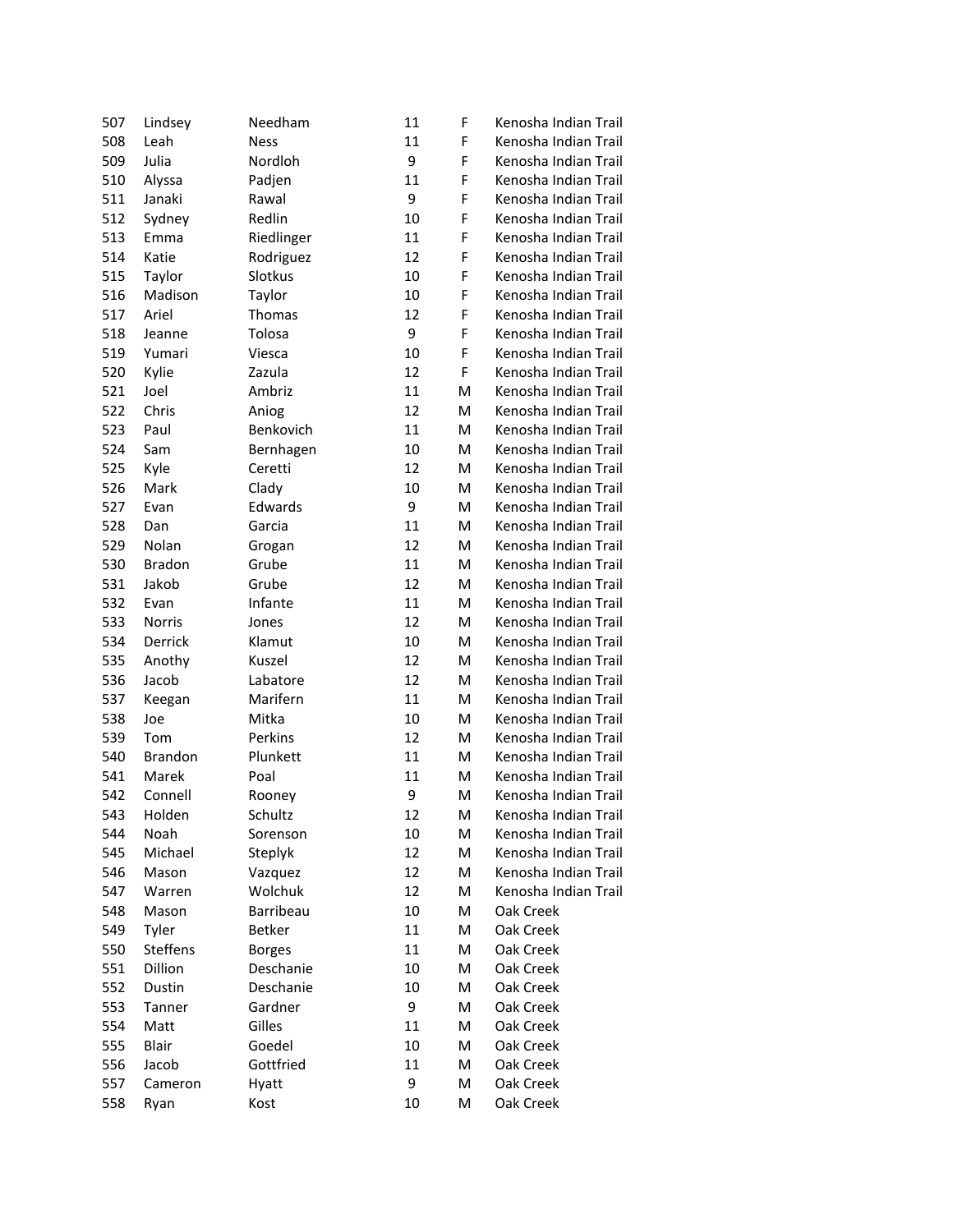| 559 | Ryan           | Kronenberg    | 9      | M | Oak Creek              |
|-----|----------------|---------------|--------|---|------------------------|
| 560 | Jarred         | Lauters       | 9      | M | Oak Creek              |
| 561 | Ethan          | Maxson        | 11     | M | Oak Creek              |
| 562 | Matt           | McDonald      | 12     | M | Oak Creek              |
| 563 | Nate           | McDonald      | 10     | M | Oak Creek              |
| 564 | <b>Brandon</b> | Medenwaldt    | 9      | M | Oak Creek              |
| 565 | Jonah          | Mlodzik       | 9      | M | Oak Creek              |
| 566 | Caleb          | Ogden         | 12     | M | Oak Creek              |
| 567 | Kevin          | Pocza-Buchman | 9      | M | Oak Creek              |
| 568 | Seth           | Rocha         | 10     | M | Oak Creek              |
| 569 | Anthony        | Roushia       | 10     | M | Oak Creek              |
| 570 | <b>Brandon</b> | Sauve         | 10     | M | Oak Creek              |
| 571 | Dominic        | Smith         | 12     | М | Oak Creek              |
| 572 | Austin         | Stichart      | 10     | M | Oak Creek              |
| 573 | Noah           | Stika         | 9      | M | Oak Creek              |
| 574 | Calvin         | Struebing     | 9      | M | Oak Creek              |
| 575 | Kyle           | Thoresen      | 9      | M | Oak Creek              |
| 576 | Camron         | Varland       | 12     | M | Oak Creek              |
| 577 | Nick           | Wahner        | 12     | M | Oak Creek              |
| 578 | Mark           | Winkler       | 10     | M | Oak Creek              |
| 579 | Justin         | Wrecke        | 10     | M | Oak Creek              |
| 580 | Eliza          | Rushlow       | 11     | F | Racine St. Catherine's |
| 581 | Madeline       | Sosa          | 10     | F | Racine St. Catherine's |
| 582 | Mary           | Torine        | 10     | F | Racine St. Catherine's |
| 583 | Allie          | Witek         | 12     | F | Racine St. Catherine's |
| 584 | Natallie       | Witek         | 11     | F | Racine St. Catherine's |
| 585 | Ryan           | <b>Busey</b>  | 12     | M | Racine St. Catherine's |
| 586 | Cole           | Dixon         | 9      | M | Racine St. Catherine's |
| 587 | Santiago       | Espinoza      | 10     | M | Racine St. Catherine's |
| 588 | Tyler          | Graceffa      | 12     | M | Racine St. Catherine's |
| 589 | Josh           | Gregory       | 12     | M | Racine St. Catherine's |
| 590 | <b>Nick</b>    | Ignasiak      | 11     | M | Racine St. Catherine's |
| 591 | Alex           | Pawlowski     | 11     | M | Racine St. Catherine's |
| 592 | Toni           | Capobianco    | 12     | F | Shoreland Lutheran     |
| 593 | Alissa         | Dubiak        | 12     | F | Shoreland Lutheran     |
| 594 | Angelina       | <b>Kim</b>    | 12     | F | Shoreland Lutheran     |
| 595 | Bethany        | Koepke        | $10\,$ | F | Shoreland Lutheran     |
| 596 | Chelby         | Koker         | 9      | F | Shoreland Lutheran     |
| 597 | Kaylee         | Koker         | 12     | F | Shoreland Lutheran     |
| 598 | Elle           | Pagel         | 12     | F | Shoreland Lutheran     |
| 599 | Ashley         | Pimentel      | 10     | F | Shoreland Lutheran     |
| 600 | Jenna          | Pruess        | 10     | F | Shoreland Lutheran     |
| 601 | Kayla          | Schwartz      | 12     | F | Shoreland Lutheran     |
| 602 | Miriam         | Zarling       | 10     | F | Shoreland Lutheran     |
| 603 | Cameron        | Hachtel       | 10     | M | Shoreland Lutheran     |
| 604 | Ben            | Jarvis        | 9      | M | Shoreland Lutheran     |
| 605 | Aaron          | Jones         | 11     | M | Shoreland Lutheran     |
| 606 | Kurt           | Keefer        | 12     | M | Shoreland Lutheran     |
| 607 | Andrew         | Koestler      | 9      | M | Shoreland Lutheran     |
| 608 | Japheth        |               | 12     | M | Shoreland Lutheran     |
|     |                | Patterson     | 10     | M | Shoreland Lutheran     |
| 609 | Hunter         | Pecard        |        |   |                        |
| 610 | Lucas          | Wendt         | 12     | M | Shoreland Lutheran     |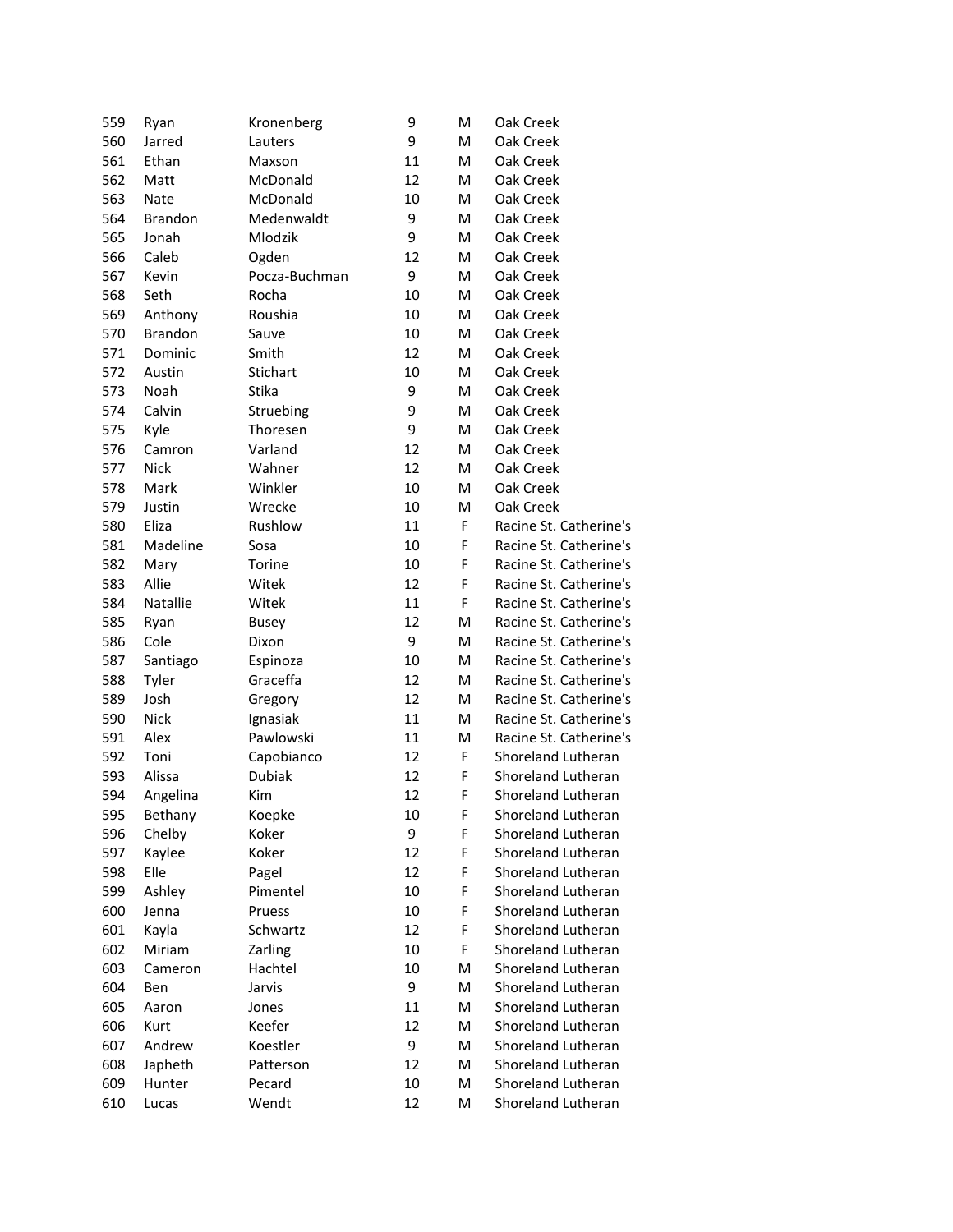| 611        | Fatime         | Alimi          | 9        | F      | South Milwaukee    |
|------------|----------------|----------------|----------|--------|--------------------|
| 612        | Jordan         | <b>Barnes</b>  | 10       | F      | South Milwaukee    |
| 613        | Marina         | Bernovich      | 10       | F      | South Milwaukee    |
| 614        | Miranda        | Ekleberry      | 9        | F      | South Milwaukee    |
| 615        | Amanda         | Endicott       | 9        | F      | South Milwaukee    |
| 616        | Becca          | Heller         | 12       | F      | South Milwaukee    |
| 617        | Schlunz        | Kalie          | 9        | F      | South Milwaukee    |
| 618        | Alex           | Krane          | 10       | F      | South Milwaukee    |
| 619        | Smith          | Maddie         | 11       | F      | South Milwaukee    |
| 620        | Wood           | Maddie         | 11       | F      | South Milwaukee    |
| 621        | Kate           | O'Neill        | 10       | F      | South Milwaukee    |
| 622        | Karen          | Ortega         | 11       | F      | South Milwaukee    |
| 623        | Autumn         | Scherer        | 11       | F      | South Milwaukee    |
| 624        | Josh           | Bartolomey     | 10       | M      | South Milwaukee    |
| 625        | Andy           | Gargulak       | 12       | M      | South Milwaukee    |
| 626        | Chris          | Ginter         | 10       | M      | South Milwaukee    |
| 627        | Jordan         | Janusiak       | 10       | M      | South Milwaukee    |
| 628        | Sage           | Leahy          | 10       | M      | South Milwaukee    |
| 629        | Ethan          | Lentz          | 10       | M      | South Milwaukee    |
| 630        | Jacob          | Meszaros       | 10       | M      | South Milwaukee    |
| 631        | Max            | Moran          | 10       | M      | South Milwaukee    |
| 632        | Danny          | Rolefson       | 11       | M      | South Milwaukee    |
| 633        | William        | Schilz         | 10       | M      | South Milwaukee    |
| 634        | Wyatt          | Schlager       | 10       | M      | South Milwaukee    |
| 635        | Chris          | Sobczak        | 11       | M      | South Milwaukee    |
| 636        | Aaron          | Sowinski       | 11       | M      | South Milwaukee    |
| 637        | Andy           | Strasser       | 10       | M      | South Milwaukee    |
| 638        | Justin         | Weber          | 12       | M      | South Milwaukee    |
| 639        | Ina            | <b>Bharat</b>  | 12       | F      | The Prairie School |
| 640        | Emma           | Fleming        | 9        | F      | The Prairie School |
| 641        | Sophia         | Gloo           | 10       | F      | The Prairie School |
| 642        | Louisa         | Goeke          | 9        | F      | The Prairie School |
| 643        | Maddy          | Koerner        | 12       | F      | The Prairie School |
| 644        | Kerra          | Madson         | 10       | F      | The Prairie School |
| 645        | Vera           | Marz           | 11       | F      | The Prairie School |
| 646        | Ellie          | Plachinski     | 12       | F      | The Prairie School |
|            | Abby           | Polzin         | 12       |        | The Prairie School |
| 647<br>648 | Kallia         |                |          | F<br>F | The Prairie School |
| 649        |                | Reske<br>Rueda | 10<br>12 | F      | The Prairie School |
|            | Norly          | Schmidt        | 9        | F      | The Prairie School |
| 650        | Trinity        |                |          |        | The Prairie School |
| 651        | Emma<br>Katie  | Semrau         | 10       | F      |                    |
| 652        |                | Smith          | 10       | F      | The Prairie School |
| 653        | Matthew        | Attipetty      | 10       | M      | The Prairie School |
| 654        | Rishi          | Avula          | 9        | M      | The Prairie School |
| 655        | <b>Bridger</b> | Banco          | 12       | M      | The Prairie School |
| 656        | Austin         | Benton         | 9        | M      | The Prairie School |
| 657        | Matthew        | Drake          | 9        | M      | The Prairie School |
| 658        | Harry Bukacek  | Frazier        | 10       | Μ      | The Prairie School |
| 659        | John Mark      | Goeke          | 12       | Μ      | The Prairie School |
| 660        | Ricky          | Granger        | 11       | Μ      | The Prairie School |
| 661        | Vincent        | Guardiola      | 9        | Μ      | The Prairie School |
| 662        | Henry          | Hua            | 10       | M      | The Prairie School |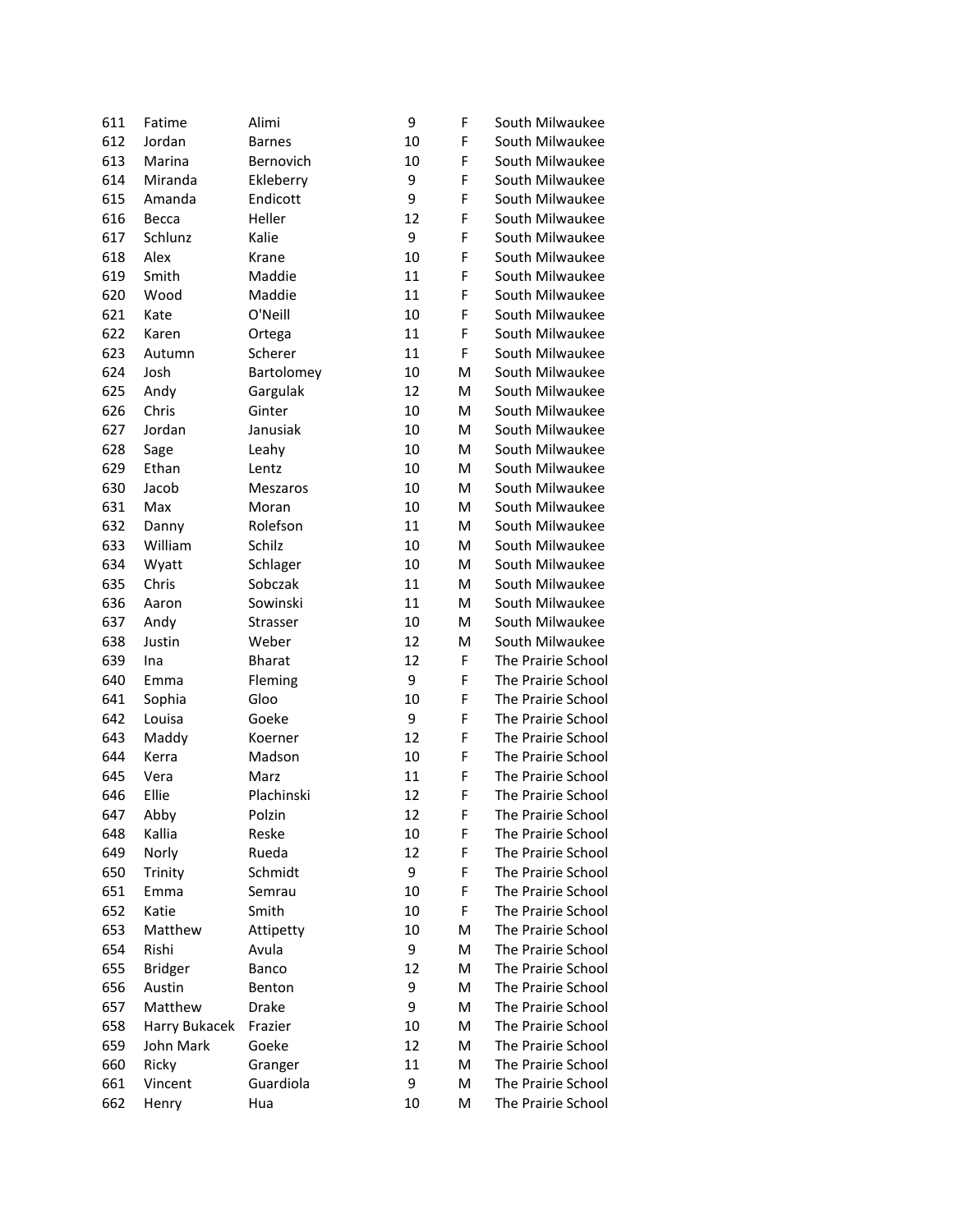| 664<br>Andrew<br>10<br>M<br>The Prairie School<br>Liu<br>665<br>Michael<br>Null<br>10<br>M<br>The Prairie School<br>666<br>Olsen<br>12<br>M<br>The Prairie School<br>lan<br>667<br>Eli<br>10<br>The Prairie School<br>Vass<br>м<br>9<br>668<br>Malia<br>Bernhardt<br>F<br>Westosha Central<br>669<br>Isabel<br>10<br>F<br>Westosha Central<br>Bryan<br>670<br>10<br>F<br>Westosha Central<br>Meghan<br>Capra<br>11<br>671<br>Anneliese<br>F<br>Westosha Central<br>Ceisel<br>12<br>672<br>Holli<br>F<br>Westosha Central<br>Coppelman<br>Corduck<br>12<br>F<br>Westosha Central<br>673<br><b>Natalie</b><br>12<br>F<br>674<br>Goldberg<br>Westosha Central<br>Emma<br>F<br>Hebior<br>10<br>Westosha Central<br>675<br>Anna<br>F<br>676<br>10<br>Westosha Central<br>Emily<br>Houtz<br>F<br>10<br>Westosha Central<br>677<br>Josephine<br>Hunter<br>F<br>678<br>Katie<br>Keller<br>10<br>Westosha Central<br>F<br>679<br>Kendall<br>10<br>Westosha Central<br>Krumm<br>F<br>680<br>Chelsea<br>10<br>Westosha Central<br>Lamp<br>681<br>Mackenzie<br>10<br>F<br>Westosha Central<br>Maccaux<br>12<br>F<br>682<br>MacKinnon<br>Westosha Central<br>Alyssa<br>683<br>Oleniczak<br>12<br>F<br>Westosha Central<br>Emily<br>12<br>684<br>F<br>Westosha Central<br>Pooja<br>Patel<br>685<br>Plants<br>10<br>F<br>Westosha Central<br>Kylee<br>686<br>12<br>Monia<br>Rasch<br>F<br>Westosha Central<br>12<br>F<br>687<br>Alexandria<br>Westosha Central<br>Reeves<br>10<br>688<br>Roloff<br>F<br>Westosha Central<br>Rosa<br>689<br>10<br>F<br>Westosha Central<br>Amanda<br>Sabourin<br>F<br>690<br>Adriannah<br>11<br>Westosha Central<br>Sherwood<br>F<br>691<br>Olivia<br>12<br>Westosha Central<br>Simmons<br>692<br>9<br>F<br>Alexandra<br>Tellez<br>Westosha Central<br>11<br>F<br>693<br>Isabel<br>Tondi<br>Westosha Central<br>694<br>F<br>Haley<br>Trecker<br>10<br>Westosha Central<br>12<br>695<br>Washack<br>F<br>Westosha Central<br>Taylor<br>11<br>F<br>696<br>Julia<br>Ziemelis<br>Westosha Central<br>12<br>697<br>Andrew<br>Allen<br>M<br>Westosha Central<br>12<br>698<br>Graham<br>Andrews<br>M<br>Westosha Central<br>699<br>Joseph<br>Baer<br>9<br>Μ<br>Westosha Central<br>Mack<br>700<br>Bernhardt<br>11<br>Μ<br>Westosha Central<br>12<br>701<br>Michael<br>M<br>Westosha Central<br>Bonnar<br>9<br>702<br>Robert<br><b>Bullard</b><br>Westosha Central<br>Μ<br>703<br><b>Buthman</b><br>12<br>Westosha Central<br>Mason<br>Μ<br>11<br>704<br>Westosha Central<br>Dylan<br><b>Clements</b><br>Μ<br>705<br>Alexander<br>10<br>M<br>Westosha Central<br>Dawson<br>9<br>Westosha Central<br>706<br>Μ<br>Logan<br>Deegan<br>707<br>John<br>11<br>Westosha Central<br><b>Dietz</b><br>Μ<br>Jonathan<br>Filiatreault<br>10<br>Westosha Central<br>708<br>Μ<br>709<br>Colton<br>Greenhill<br>9<br>Westosha Central<br>Μ<br>12<br>710<br>Jacob<br>Hebior<br>M<br>Westosha Central<br>711<br>Hedrick<br>11<br>Westosha Central<br>Mason<br>Μ<br>9<br>712<br>William<br>Hehn<br>Westosha Central<br>Μ |                                                           |  |
|---------------------------------------------------------------------------------------------------------------------------------------------------------------------------------------------------------------------------------------------------------------------------------------------------------------------------------------------------------------------------------------------------------------------------------------------------------------------------------------------------------------------------------------------------------------------------------------------------------------------------------------------------------------------------------------------------------------------------------------------------------------------------------------------------------------------------------------------------------------------------------------------------------------------------------------------------------------------------------------------------------------------------------------------------------------------------------------------------------------------------------------------------------------------------------------------------------------------------------------------------------------------------------------------------------------------------------------------------------------------------------------------------------------------------------------------------------------------------------------------------------------------------------------------------------------------------------------------------------------------------------------------------------------------------------------------------------------------------------------------------------------------------------------------------------------------------------------------------------------------------------------------------------------------------------------------------------------------------------------------------------------------------------------------------------------------------------------------------------------------------------------------------------------------------------------------------------------------------------------------------------------------------------------------------------------------------------------------------------------------------------------------------------------------------------------------------------------------------------------------------------------------------------------------------------------------------------------------------------------------------------------------------------------------------------------------------------------------------------------------------------------------------------------------------------------------------------------------------------------------------------------------------------------------------------------------------------------------------------------------------------------|-----------------------------------------------------------|--|
|                                                                                                                                                                                                                                                                                                                                                                                                                                                                                                                                                                                                                                                                                                                                                                                                                                                                                                                                                                                                                                                                                                                                                                                                                                                                                                                                                                                                                                                                                                                                                                                                                                                                                                                                                                                                                                                                                                                                                                                                                                                                                                                                                                                                                                                                                                                                                                                                                                                                                                                                                                                                                                                                                                                                                                                                                                                                                                                                                                                                               |                                                           |  |
|                                                                                                                                                                                                                                                                                                                                                                                                                                                                                                                                                                                                                                                                                                                                                                                                                                                                                                                                                                                                                                                                                                                                                                                                                                                                                                                                                                                                                                                                                                                                                                                                                                                                                                                                                                                                                                                                                                                                                                                                                                                                                                                                                                                                                                                                                                                                                                                                                                                                                                                                                                                                                                                                                                                                                                                                                                                                                                                                                                                                               |                                                           |  |
|                                                                                                                                                                                                                                                                                                                                                                                                                                                                                                                                                                                                                                                                                                                                                                                                                                                                                                                                                                                                                                                                                                                                                                                                                                                                                                                                                                                                                                                                                                                                                                                                                                                                                                                                                                                                                                                                                                                                                                                                                                                                                                                                                                                                                                                                                                                                                                                                                                                                                                                                                                                                                                                                                                                                                                                                                                                                                                                                                                                                               |                                                           |  |
|                                                                                                                                                                                                                                                                                                                                                                                                                                                                                                                                                                                                                                                                                                                                                                                                                                                                                                                                                                                                                                                                                                                                                                                                                                                                                                                                                                                                                                                                                                                                                                                                                                                                                                                                                                                                                                                                                                                                                                                                                                                                                                                                                                                                                                                                                                                                                                                                                                                                                                                                                                                                                                                                                                                                                                                                                                                                                                                                                                                                               |                                                           |  |
|                                                                                                                                                                                                                                                                                                                                                                                                                                                                                                                                                                                                                                                                                                                                                                                                                                                                                                                                                                                                                                                                                                                                                                                                                                                                                                                                                                                                                                                                                                                                                                                                                                                                                                                                                                                                                                                                                                                                                                                                                                                                                                                                                                                                                                                                                                                                                                                                                                                                                                                                                                                                                                                                                                                                                                                                                                                                                                                                                                                                               |                                                           |  |
|                                                                                                                                                                                                                                                                                                                                                                                                                                                                                                                                                                                                                                                                                                                                                                                                                                                                                                                                                                                                                                                                                                                                                                                                                                                                                                                                                                                                                                                                                                                                                                                                                                                                                                                                                                                                                                                                                                                                                                                                                                                                                                                                                                                                                                                                                                                                                                                                                                                                                                                                                                                                                                                                                                                                                                                                                                                                                                                                                                                                               |                                                           |  |
|                                                                                                                                                                                                                                                                                                                                                                                                                                                                                                                                                                                                                                                                                                                                                                                                                                                                                                                                                                                                                                                                                                                                                                                                                                                                                                                                                                                                                                                                                                                                                                                                                                                                                                                                                                                                                                                                                                                                                                                                                                                                                                                                                                                                                                                                                                                                                                                                                                                                                                                                                                                                                                                                                                                                                                                                                                                                                                                                                                                                               |                                                           |  |
|                                                                                                                                                                                                                                                                                                                                                                                                                                                                                                                                                                                                                                                                                                                                                                                                                                                                                                                                                                                                                                                                                                                                                                                                                                                                                                                                                                                                                                                                                                                                                                                                                                                                                                                                                                                                                                                                                                                                                                                                                                                                                                                                                                                                                                                                                                                                                                                                                                                                                                                                                                                                                                                                                                                                                                                                                                                                                                                                                                                                               |                                                           |  |
|                                                                                                                                                                                                                                                                                                                                                                                                                                                                                                                                                                                                                                                                                                                                                                                                                                                                                                                                                                                                                                                                                                                                                                                                                                                                                                                                                                                                                                                                                                                                                                                                                                                                                                                                                                                                                                                                                                                                                                                                                                                                                                                                                                                                                                                                                                                                                                                                                                                                                                                                                                                                                                                                                                                                                                                                                                                                                                                                                                                                               |                                                           |  |
|                                                                                                                                                                                                                                                                                                                                                                                                                                                                                                                                                                                                                                                                                                                                                                                                                                                                                                                                                                                                                                                                                                                                                                                                                                                                                                                                                                                                                                                                                                                                                                                                                                                                                                                                                                                                                                                                                                                                                                                                                                                                                                                                                                                                                                                                                                                                                                                                                                                                                                                                                                                                                                                                                                                                                                                                                                                                                                                                                                                                               |                                                           |  |
|                                                                                                                                                                                                                                                                                                                                                                                                                                                                                                                                                                                                                                                                                                                                                                                                                                                                                                                                                                                                                                                                                                                                                                                                                                                                                                                                                                                                                                                                                                                                                                                                                                                                                                                                                                                                                                                                                                                                                                                                                                                                                                                                                                                                                                                                                                                                                                                                                                                                                                                                                                                                                                                                                                                                                                                                                                                                                                                                                                                                               |                                                           |  |
|                                                                                                                                                                                                                                                                                                                                                                                                                                                                                                                                                                                                                                                                                                                                                                                                                                                                                                                                                                                                                                                                                                                                                                                                                                                                                                                                                                                                                                                                                                                                                                                                                                                                                                                                                                                                                                                                                                                                                                                                                                                                                                                                                                                                                                                                                                                                                                                                                                                                                                                                                                                                                                                                                                                                                                                                                                                                                                                                                                                                               |                                                           |  |
|                                                                                                                                                                                                                                                                                                                                                                                                                                                                                                                                                                                                                                                                                                                                                                                                                                                                                                                                                                                                                                                                                                                                                                                                                                                                                                                                                                                                                                                                                                                                                                                                                                                                                                                                                                                                                                                                                                                                                                                                                                                                                                                                                                                                                                                                                                                                                                                                                                                                                                                                                                                                                                                                                                                                                                                                                                                                                                                                                                                                               |                                                           |  |
|                                                                                                                                                                                                                                                                                                                                                                                                                                                                                                                                                                                                                                                                                                                                                                                                                                                                                                                                                                                                                                                                                                                                                                                                                                                                                                                                                                                                                                                                                                                                                                                                                                                                                                                                                                                                                                                                                                                                                                                                                                                                                                                                                                                                                                                                                                                                                                                                                                                                                                                                                                                                                                                                                                                                                                                                                                                                                                                                                                                                               |                                                           |  |
|                                                                                                                                                                                                                                                                                                                                                                                                                                                                                                                                                                                                                                                                                                                                                                                                                                                                                                                                                                                                                                                                                                                                                                                                                                                                                                                                                                                                                                                                                                                                                                                                                                                                                                                                                                                                                                                                                                                                                                                                                                                                                                                                                                                                                                                                                                                                                                                                                                                                                                                                                                                                                                                                                                                                                                                                                                                                                                                                                                                                               |                                                           |  |
|                                                                                                                                                                                                                                                                                                                                                                                                                                                                                                                                                                                                                                                                                                                                                                                                                                                                                                                                                                                                                                                                                                                                                                                                                                                                                                                                                                                                                                                                                                                                                                                                                                                                                                                                                                                                                                                                                                                                                                                                                                                                                                                                                                                                                                                                                                                                                                                                                                                                                                                                                                                                                                                                                                                                                                                                                                                                                                                                                                                                               |                                                           |  |
|                                                                                                                                                                                                                                                                                                                                                                                                                                                                                                                                                                                                                                                                                                                                                                                                                                                                                                                                                                                                                                                                                                                                                                                                                                                                                                                                                                                                                                                                                                                                                                                                                                                                                                                                                                                                                                                                                                                                                                                                                                                                                                                                                                                                                                                                                                                                                                                                                                                                                                                                                                                                                                                                                                                                                                                                                                                                                                                                                                                                               |                                                           |  |
|                                                                                                                                                                                                                                                                                                                                                                                                                                                                                                                                                                                                                                                                                                                                                                                                                                                                                                                                                                                                                                                                                                                                                                                                                                                                                                                                                                                                                                                                                                                                                                                                                                                                                                                                                                                                                                                                                                                                                                                                                                                                                                                                                                                                                                                                                                                                                                                                                                                                                                                                                                                                                                                                                                                                                                                                                                                                                                                                                                                                               |                                                           |  |
|                                                                                                                                                                                                                                                                                                                                                                                                                                                                                                                                                                                                                                                                                                                                                                                                                                                                                                                                                                                                                                                                                                                                                                                                                                                                                                                                                                                                                                                                                                                                                                                                                                                                                                                                                                                                                                                                                                                                                                                                                                                                                                                                                                                                                                                                                                                                                                                                                                                                                                                                                                                                                                                                                                                                                                                                                                                                                                                                                                                                               |                                                           |  |
|                                                                                                                                                                                                                                                                                                                                                                                                                                                                                                                                                                                                                                                                                                                                                                                                                                                                                                                                                                                                                                                                                                                                                                                                                                                                                                                                                                                                                                                                                                                                                                                                                                                                                                                                                                                                                                                                                                                                                                                                                                                                                                                                                                                                                                                                                                                                                                                                                                                                                                                                                                                                                                                                                                                                                                                                                                                                                                                                                                                                               |                                                           |  |
|                                                                                                                                                                                                                                                                                                                                                                                                                                                                                                                                                                                                                                                                                                                                                                                                                                                                                                                                                                                                                                                                                                                                                                                                                                                                                                                                                                                                                                                                                                                                                                                                                                                                                                                                                                                                                                                                                                                                                                                                                                                                                                                                                                                                                                                                                                                                                                                                                                                                                                                                                                                                                                                                                                                                                                                                                                                                                                                                                                                                               |                                                           |  |
|                                                                                                                                                                                                                                                                                                                                                                                                                                                                                                                                                                                                                                                                                                                                                                                                                                                                                                                                                                                                                                                                                                                                                                                                                                                                                                                                                                                                                                                                                                                                                                                                                                                                                                                                                                                                                                                                                                                                                                                                                                                                                                                                                                                                                                                                                                                                                                                                                                                                                                                                                                                                                                                                                                                                                                                                                                                                                                                                                                                                               |                                                           |  |
|                                                                                                                                                                                                                                                                                                                                                                                                                                                                                                                                                                                                                                                                                                                                                                                                                                                                                                                                                                                                                                                                                                                                                                                                                                                                                                                                                                                                                                                                                                                                                                                                                                                                                                                                                                                                                                                                                                                                                                                                                                                                                                                                                                                                                                                                                                                                                                                                                                                                                                                                                                                                                                                                                                                                                                                                                                                                                                                                                                                                               |                                                           |  |
|                                                                                                                                                                                                                                                                                                                                                                                                                                                                                                                                                                                                                                                                                                                                                                                                                                                                                                                                                                                                                                                                                                                                                                                                                                                                                                                                                                                                                                                                                                                                                                                                                                                                                                                                                                                                                                                                                                                                                                                                                                                                                                                                                                                                                                                                                                                                                                                                                                                                                                                                                                                                                                                                                                                                                                                                                                                                                                                                                                                                               |                                                           |  |
|                                                                                                                                                                                                                                                                                                                                                                                                                                                                                                                                                                                                                                                                                                                                                                                                                                                                                                                                                                                                                                                                                                                                                                                                                                                                                                                                                                                                                                                                                                                                                                                                                                                                                                                                                                                                                                                                                                                                                                                                                                                                                                                                                                                                                                                                                                                                                                                                                                                                                                                                                                                                                                                                                                                                                                                                                                                                                                                                                                                                               |                                                           |  |
|                                                                                                                                                                                                                                                                                                                                                                                                                                                                                                                                                                                                                                                                                                                                                                                                                                                                                                                                                                                                                                                                                                                                                                                                                                                                                                                                                                                                                                                                                                                                                                                                                                                                                                                                                                                                                                                                                                                                                                                                                                                                                                                                                                                                                                                                                                                                                                                                                                                                                                                                                                                                                                                                                                                                                                                                                                                                                                                                                                                                               |                                                           |  |
|                                                                                                                                                                                                                                                                                                                                                                                                                                                                                                                                                                                                                                                                                                                                                                                                                                                                                                                                                                                                                                                                                                                                                                                                                                                                                                                                                                                                                                                                                                                                                                                                                                                                                                                                                                                                                                                                                                                                                                                                                                                                                                                                                                                                                                                                                                                                                                                                                                                                                                                                                                                                                                                                                                                                                                                                                                                                                                                                                                                                               |                                                           |  |
|                                                                                                                                                                                                                                                                                                                                                                                                                                                                                                                                                                                                                                                                                                                                                                                                                                                                                                                                                                                                                                                                                                                                                                                                                                                                                                                                                                                                                                                                                                                                                                                                                                                                                                                                                                                                                                                                                                                                                                                                                                                                                                                                                                                                                                                                                                                                                                                                                                                                                                                                                                                                                                                                                                                                                                                                                                                                                                                                                                                                               |                                                           |  |
|                                                                                                                                                                                                                                                                                                                                                                                                                                                                                                                                                                                                                                                                                                                                                                                                                                                                                                                                                                                                                                                                                                                                                                                                                                                                                                                                                                                                                                                                                                                                                                                                                                                                                                                                                                                                                                                                                                                                                                                                                                                                                                                                                                                                                                                                                                                                                                                                                                                                                                                                                                                                                                                                                                                                                                                                                                                                                                                                                                                                               |                                                           |  |
|                                                                                                                                                                                                                                                                                                                                                                                                                                                                                                                                                                                                                                                                                                                                                                                                                                                                                                                                                                                                                                                                                                                                                                                                                                                                                                                                                                                                                                                                                                                                                                                                                                                                                                                                                                                                                                                                                                                                                                                                                                                                                                                                                                                                                                                                                                                                                                                                                                                                                                                                                                                                                                                                                                                                                                                                                                                                                                                                                                                                               |                                                           |  |
|                                                                                                                                                                                                                                                                                                                                                                                                                                                                                                                                                                                                                                                                                                                                                                                                                                                                                                                                                                                                                                                                                                                                                                                                                                                                                                                                                                                                                                                                                                                                                                                                                                                                                                                                                                                                                                                                                                                                                                                                                                                                                                                                                                                                                                                                                                                                                                                                                                                                                                                                                                                                                                                                                                                                                                                                                                                                                                                                                                                                               |                                                           |  |
|                                                                                                                                                                                                                                                                                                                                                                                                                                                                                                                                                                                                                                                                                                                                                                                                                                                                                                                                                                                                                                                                                                                                                                                                                                                                                                                                                                                                                                                                                                                                                                                                                                                                                                                                                                                                                                                                                                                                                                                                                                                                                                                                                                                                                                                                                                                                                                                                                                                                                                                                                                                                                                                                                                                                                                                                                                                                                                                                                                                                               |                                                           |  |
|                                                                                                                                                                                                                                                                                                                                                                                                                                                                                                                                                                                                                                                                                                                                                                                                                                                                                                                                                                                                                                                                                                                                                                                                                                                                                                                                                                                                                                                                                                                                                                                                                                                                                                                                                                                                                                                                                                                                                                                                                                                                                                                                                                                                                                                                                                                                                                                                                                                                                                                                                                                                                                                                                                                                                                                                                                                                                                                                                                                                               |                                                           |  |
|                                                                                                                                                                                                                                                                                                                                                                                                                                                                                                                                                                                                                                                                                                                                                                                                                                                                                                                                                                                                                                                                                                                                                                                                                                                                                                                                                                                                                                                                                                                                                                                                                                                                                                                                                                                                                                                                                                                                                                                                                                                                                                                                                                                                                                                                                                                                                                                                                                                                                                                                                                                                                                                                                                                                                                                                                                                                                                                                                                                                               |                                                           |  |
|                                                                                                                                                                                                                                                                                                                                                                                                                                                                                                                                                                                                                                                                                                                                                                                                                                                                                                                                                                                                                                                                                                                                                                                                                                                                                                                                                                                                                                                                                                                                                                                                                                                                                                                                                                                                                                                                                                                                                                                                                                                                                                                                                                                                                                                                                                                                                                                                                                                                                                                                                                                                                                                                                                                                                                                                                                                                                                                                                                                                               |                                                           |  |
|                                                                                                                                                                                                                                                                                                                                                                                                                                                                                                                                                                                                                                                                                                                                                                                                                                                                                                                                                                                                                                                                                                                                                                                                                                                                                                                                                                                                                                                                                                                                                                                                                                                                                                                                                                                                                                                                                                                                                                                                                                                                                                                                                                                                                                                                                                                                                                                                                                                                                                                                                                                                                                                                                                                                                                                                                                                                                                                                                                                                               |                                                           |  |
|                                                                                                                                                                                                                                                                                                                                                                                                                                                                                                                                                                                                                                                                                                                                                                                                                                                                                                                                                                                                                                                                                                                                                                                                                                                                                                                                                                                                                                                                                                                                                                                                                                                                                                                                                                                                                                                                                                                                                                                                                                                                                                                                                                                                                                                                                                                                                                                                                                                                                                                                                                                                                                                                                                                                                                                                                                                                                                                                                                                                               |                                                           |  |
|                                                                                                                                                                                                                                                                                                                                                                                                                                                                                                                                                                                                                                                                                                                                                                                                                                                                                                                                                                                                                                                                                                                                                                                                                                                                                                                                                                                                                                                                                                                                                                                                                                                                                                                                                                                                                                                                                                                                                                                                                                                                                                                                                                                                                                                                                                                                                                                                                                                                                                                                                                                                                                                                                                                                                                                                                                                                                                                                                                                                               |                                                           |  |
|                                                                                                                                                                                                                                                                                                                                                                                                                                                                                                                                                                                                                                                                                                                                                                                                                                                                                                                                                                                                                                                                                                                                                                                                                                                                                                                                                                                                                                                                                                                                                                                                                                                                                                                                                                                                                                                                                                                                                                                                                                                                                                                                                                                                                                                                                                                                                                                                                                                                                                                                                                                                                                                                                                                                                                                                                                                                                                                                                                                                               |                                                           |  |
|                                                                                                                                                                                                                                                                                                                                                                                                                                                                                                                                                                                                                                                                                                                                                                                                                                                                                                                                                                                                                                                                                                                                                                                                                                                                                                                                                                                                                                                                                                                                                                                                                                                                                                                                                                                                                                                                                                                                                                                                                                                                                                                                                                                                                                                                                                                                                                                                                                                                                                                                                                                                                                                                                                                                                                                                                                                                                                                                                                                                               |                                                           |  |
|                                                                                                                                                                                                                                                                                                                                                                                                                                                                                                                                                                                                                                                                                                                                                                                                                                                                                                                                                                                                                                                                                                                                                                                                                                                                                                                                                                                                                                                                                                                                                                                                                                                                                                                                                                                                                                                                                                                                                                                                                                                                                                                                                                                                                                                                                                                                                                                                                                                                                                                                                                                                                                                                                                                                                                                                                                                                                                                                                                                                               |                                                           |  |
|                                                                                                                                                                                                                                                                                                                                                                                                                                                                                                                                                                                                                                                                                                                                                                                                                                                                                                                                                                                                                                                                                                                                                                                                                                                                                                                                                                                                                                                                                                                                                                                                                                                                                                                                                                                                                                                                                                                                                                                                                                                                                                                                                                                                                                                                                                                                                                                                                                                                                                                                                                                                                                                                                                                                                                                                                                                                                                                                                                                                               |                                                           |  |
|                                                                                                                                                                                                                                                                                                                                                                                                                                                                                                                                                                                                                                                                                                                                                                                                                                                                                                                                                                                                                                                                                                                                                                                                                                                                                                                                                                                                                                                                                                                                                                                                                                                                                                                                                                                                                                                                                                                                                                                                                                                                                                                                                                                                                                                                                                                                                                                                                                                                                                                                                                                                                                                                                                                                                                                                                                                                                                                                                                                                               |                                                           |  |
|                                                                                                                                                                                                                                                                                                                                                                                                                                                                                                                                                                                                                                                                                                                                                                                                                                                                                                                                                                                                                                                                                                                                                                                                                                                                                                                                                                                                                                                                                                                                                                                                                                                                                                                                                                                                                                                                                                                                                                                                                                                                                                                                                                                                                                                                                                                                                                                                                                                                                                                                                                                                                                                                                                                                                                                                                                                                                                                                                                                                               |                                                           |  |
|                                                                                                                                                                                                                                                                                                                                                                                                                                                                                                                                                                                                                                                                                                                                                                                                                                                                                                                                                                                                                                                                                                                                                                                                                                                                                                                                                                                                                                                                                                                                                                                                                                                                                                                                                                                                                                                                                                                                                                                                                                                                                                                                                                                                                                                                                                                                                                                                                                                                                                                                                                                                                                                                                                                                                                                                                                                                                                                                                                                                               |                                                           |  |
|                                                                                                                                                                                                                                                                                                                                                                                                                                                                                                                                                                                                                                                                                                                                                                                                                                                                                                                                                                                                                                                                                                                                                                                                                                                                                                                                                                                                                                                                                                                                                                                                                                                                                                                                                                                                                                                                                                                                                                                                                                                                                                                                                                                                                                                                                                                                                                                                                                                                                                                                                                                                                                                                                                                                                                                                                                                                                                                                                                                                               |                                                           |  |
|                                                                                                                                                                                                                                                                                                                                                                                                                                                                                                                                                                                                                                                                                                                                                                                                                                                                                                                                                                                                                                                                                                                                                                                                                                                                                                                                                                                                                                                                                                                                                                                                                                                                                                                                                                                                                                                                                                                                                                                                                                                                                                                                                                                                                                                                                                                                                                                                                                                                                                                                                                                                                                                                                                                                                                                                                                                                                                                                                                                                               |                                                           |  |
|                                                                                                                                                                                                                                                                                                                                                                                                                                                                                                                                                                                                                                                                                                                                                                                                                                                                                                                                                                                                                                                                                                                                                                                                                                                                                                                                                                                                                                                                                                                                                                                                                                                                                                                                                                                                                                                                                                                                                                                                                                                                                                                                                                                                                                                                                                                                                                                                                                                                                                                                                                                                                                                                                                                                                                                                                                                                                                                                                                                                               |                                                           |  |
|                                                                                                                                                                                                                                                                                                                                                                                                                                                                                                                                                                                                                                                                                                                                                                                                                                                                                                                                                                                                                                                                                                                                                                                                                                                                                                                                                                                                                                                                                                                                                                                                                                                                                                                                                                                                                                                                                                                                                                                                                                                                                                                                                                                                                                                                                                                                                                                                                                                                                                                                                                                                                                                                                                                                                                                                                                                                                                                                                                                                               |                                                           |  |
| 713<br>Holloway<br>12<br>Westosha Central<br>Jared<br>Μ                                                                                                                                                                                                                                                                                                                                                                                                                                                                                                                                                                                                                                                                                                                                                                                                                                                                                                                                                                                                                                                                                                                                                                                                                                                                                                                                                                                                                                                                                                                                                                                                                                                                                                                                                                                                                                                                                                                                                                                                                                                                                                                                                                                                                                                                                                                                                                                                                                                                                                                                                                                                                                                                                                                                                                                                                                                                                                                                                       |                                                           |  |
|                                                                                                                                                                                                                                                                                                                                                                                                                                                                                                                                                                                                                                                                                                                                                                                                                                                                                                                                                                                                                                                                                                                                                                                                                                                                                                                                                                                                                                                                                                                                                                                                                                                                                                                                                                                                                                                                                                                                                                                                                                                                                                                                                                                                                                                                                                                                                                                                                                                                                                                                                                                                                                                                                                                                                                                                                                                                                                                                                                                                               | Matthew<br>12<br>M<br>Westosha Central<br>714<br>Holloway |  |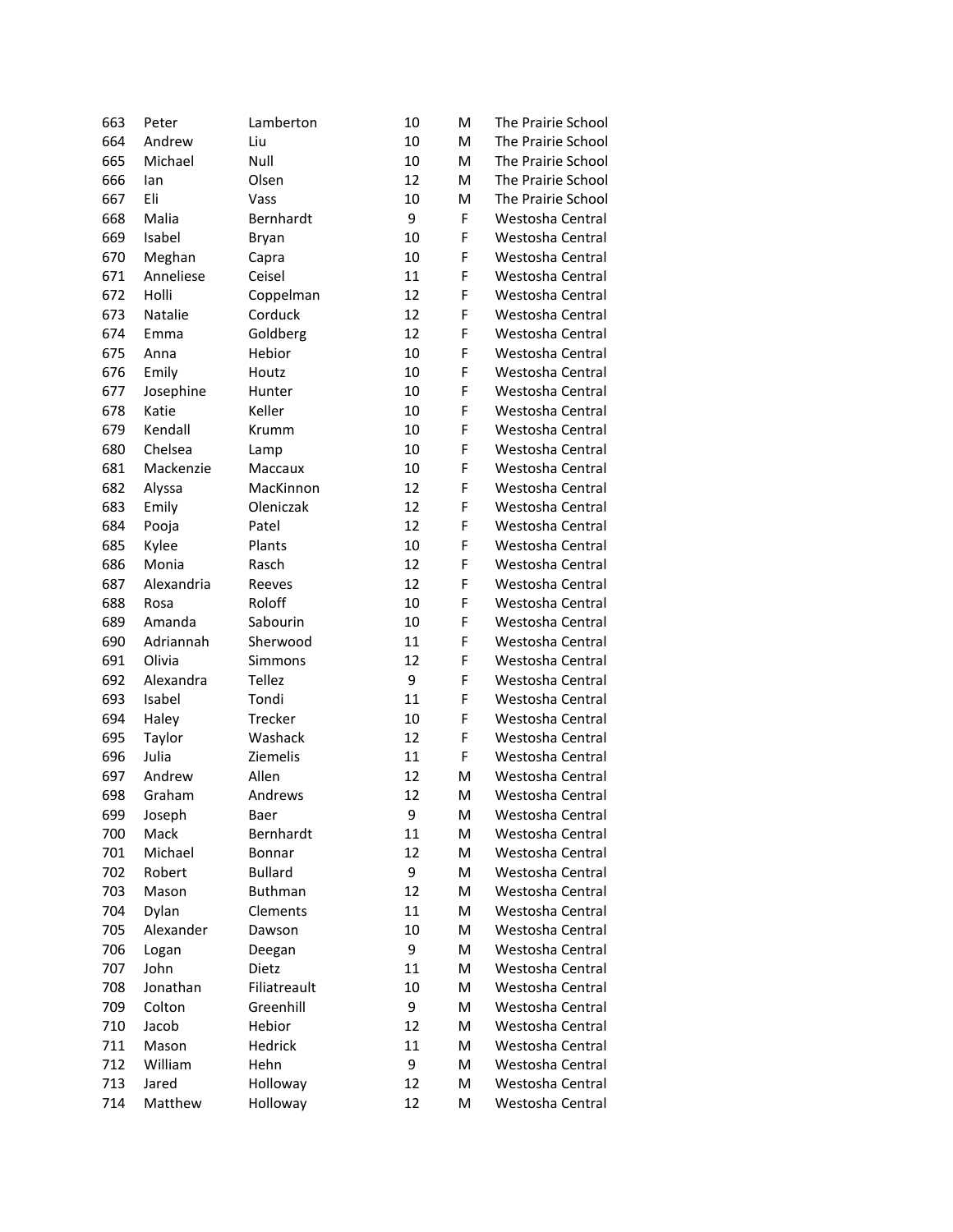| 715 | <b>Brandon</b> | Horton          | 10 | M | Westosha Central |
|-----|----------------|-----------------|----|---|------------------|
| 716 | Jon            | Huddleston      | 10 | M | Westosha Central |
| 717 | <b>Nick</b>    | Keller          | 12 | M | Westosha Central |
| 718 | Sam            | Keller          | 12 | M | Westosha Central |
| 719 | Jake           | Lampada         | 11 | M | Westosha Central |
| 720 | Conor          | LaRoche         | 11 | M | Westosha Central |
| 721 | <b>Trey</b>    | Maccaux         | 10 | M | Westosha Central |
| 722 | Nathan         | Martin          | 10 | M | Westosha Central |
| 723 | Shawn          | Meyers          | 12 | M | Westosha Central |
| 724 | Sheel          | Patel           | 11 | м | Westosha Central |
| 725 | Daniel         | Persino         | 10 | м | Westosha Central |
| 726 | Matthew        | Pham            | 9  | M | Westosha Central |
| 727 | Lucas          | Ray             | 9  | M | Westosha Central |
| 728 | Alexander      | Rubenacker      | 9  | M | Westosha Central |
| 729 | Jaret          | Schroeder       | 12 | м | Westosha Central |
| 730 | Austin         | Schwab          | 10 | M | Westosha Central |
| 731 | Trevor         | Silber          | 11 | M | Westosha Central |
| 732 | Isaac          | Sippy           | 9  | M | Westosha Central |
| 733 | Logan          | Sperling        | 10 | M | Westosha Central |
| 734 | Jerame         | Tooman          | 12 | M | Westosha Central |
| 735 | Jacob          | Yule            | 11 | M | Westosha Central |
| 736 | Juni           | Axleberg        | 12 | F | Whitnall         |
| 737 | Rachel         | <b>Balcerak</b> | 11 | F | Whitnall         |
| 738 | Nicole         | Fox             | 10 | F | Whitnall         |
| 739 | Savannah       | Holt            | 10 | F | Whitnall         |
| 740 | Michelle       | Koklas          | 12 | F | Whitnall         |
| 741 | Alyssa         | Kos             | 9  | F | Whitnall         |
| 742 | Neve           | Kronhelm        | 11 | F | Whitnall         |
| 743 | Paige          | Ricard          | 10 | F | Whitnall         |
| 744 | Shannon        | Schold          | 10 | F | Whitnall         |
| 745 | Gabbie         | <b>Stamas</b>   | 12 | F | Whitnall         |
| 746 | Alyssa         | Tolson          | 9  | F | Whitnall         |
| 747 | Courtney       | Tolson          | 10 | F | Whitnall         |
| 748 | Lily           | Zablocki        | 12 | F | Whitnall         |
| 749 | Jackson        | Bishop          | 9  | M | Whitnall         |
| 750 | Chris          | Blanco          | 11 | M | Whitnall         |
| 751 | Jacob          | Blanco          | 9  | M | Whitnall         |
| 752 | Bobby          | Chase           | 12 | Μ | Whitnall         |
| 753 | Ethan          | Christensen     | 11 | M | Whitnall         |
| 754 | Josh           | Cram            | 11 | M | Whitnall         |
| 755 | Gabe           | Danz            | 12 | M | Whitnall         |
| 756 | Nathan         | Dellavar        | 12 | M | Whitnall         |
| 757 | LaShaun        | Dobbie          | 11 | M | Whitnall         |
| 758 | Robert         | Frank           | 9  | M | Whitnall         |
| 759 | Cameron        | Matthews        | 9  | M | Whitnall         |
| 760 | Alex           | Meyers          | 12 | M | Whitnall         |
| 761 | Reid           | Miller          | 10 | M | Whitnall         |
|     |                |                 |    |   |                  |
| 762 | Eli            | Mitchell        | 10 | M | Whitnall         |
| 763 | Tyler          | Nape            | 12 | M | Whitnall         |
| 764 | Seth           | Nowak           | 12 | M | Whitnall         |
| 765 | Matt           | Paruzynski      | 12 | M | Whitnall         |
| 766 | Mitchell       | Schold          | 12 | Μ | Whitnall         |